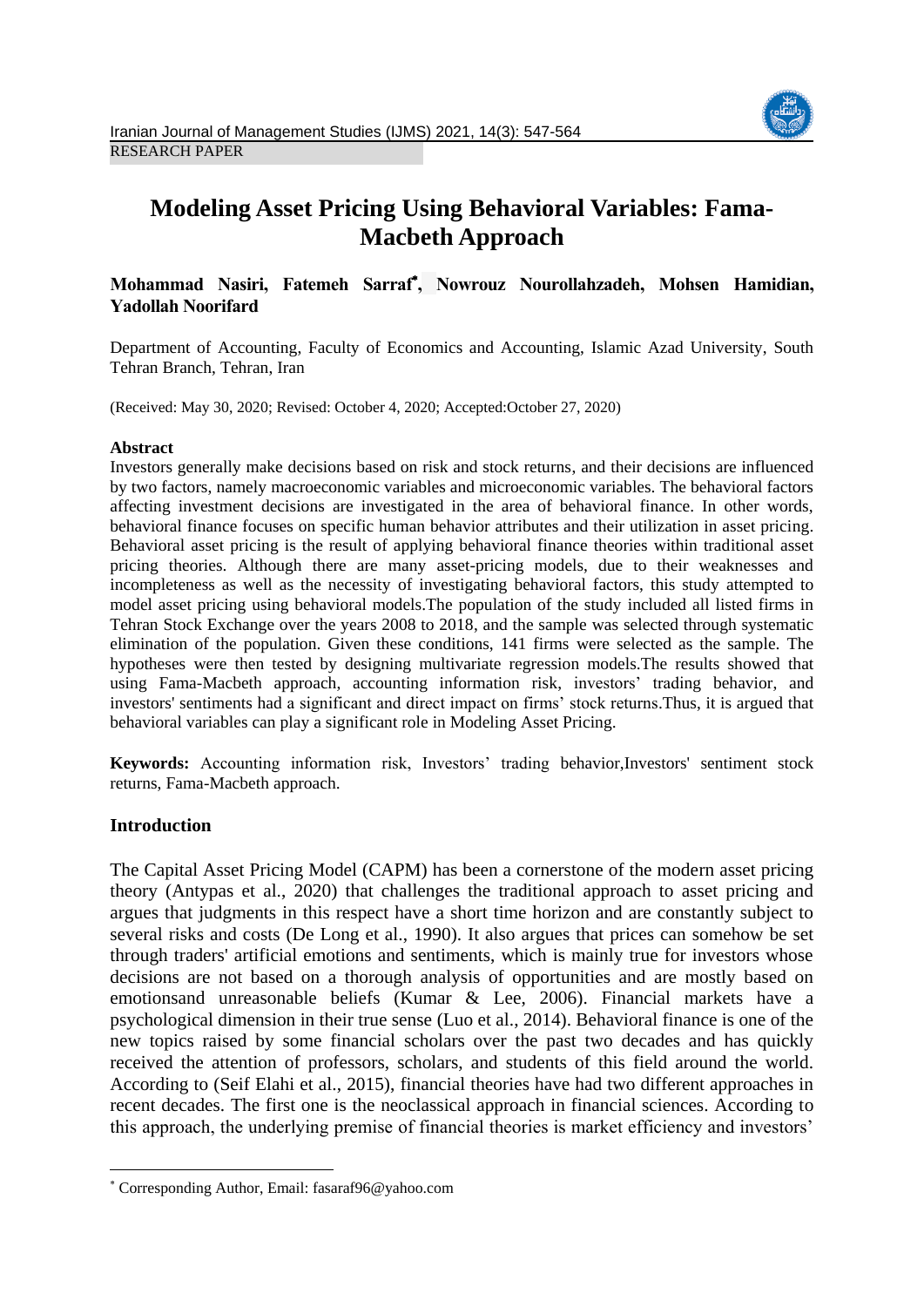rational behavior in the market. This approach began with the Capital Asset Pricing Model and Efficient Market Theory in the 1960s and the mid-term Capital Asset Pricing Model and Miller and Modigliani Arbitrage Pricing Theory in the 1970s. Over time and through conducting different research, researchers noticed many disorders in financial markets, which could not be justified by efficient market theories. This led to the behavioral revolution in financial discourses in 1979. On the other hand, theories suggest that risks and errors in asset pricing are correlated with returns, and the information related to this correlation can be used to predict future returns. Empirically, pricing models rarely incorporate psychological factors, but the point is that researchers nowadays can identify influential behavioral factors in empirical asset pricing models that can seize the manipulation of returns resulting from asset mispricing (Lin, 2014). As a result, despite the existence of many asset-pricing models, due to their weaknesses and incompleteness as well as the necessity to investigate behavioral factors, this study attempted to model asset pricing using behavioral models. Thus, in summary, the motivators of the present study are the problems of previous models and the weakness in identifying the role of behavioral factors.In this regard, the Fama-Macbeth model is used becauseit is a practical way of testing how various factors describe portfolio or asset returns.This model has survived most of the empirical results to become a standard methodology in the financial literature for its undeniable merits of simplicity and clarity (Pasquariello, 1999). Therefore, the question is if we can show (using Fama-Macbeth approach) that the accounting information risk, investors' trading behavior, and investors' sentiment influence firms' stock returns.

## **Theoretical Foundations**

The purpose of investing in stocks is to receive appropriate returns. Generally, investors' decision-making is based on risks and stock returns and is influenced by two factors, namely macroeconomic and microeconomic variables. Macro variables include economic growth, inflation, etc., which have a general impact on all securities; however, micro economic variables such as accounting earnings are substantially firmspecific (Chen et al., 2014;Fong & Toh, 2014). Recognizing these firm-specific factors and relationships can therefore play an important role in investors and managers' decision making for deeper analysis and more efficient use of resources (Bozorg Asl & Razavi, 2008). There are already many asset-pricing models that explain assets value, but there is still a significant difference between the theoretical price of securities and their trade value in the market. It seems that other models need to be sought in order to estimate the price more accurately. One new pricing method is market-based pricing, which reflects the effect of the behavioral factor of investors' sentiment on stock pricing. Behavioral Finance Theory states that perceptual errors and sentiments have a significant impact on financial decision-making (Salehi et al., 2020). Behavioral asset pricing is the result of applying behavioral finance theories within traditional asset pricing theories (Xin-ke, 2014).

#### *Accounting Information Risk and Stock Returns*

Questions about the role of information risk in determining capital cost and whether information risk is flexible or not remain as unresolved issues in the accounting literature. A number of recent empirical and theoretical studies have attempted to address this issue. For example, traditional capital asset pricing model and the Fama and Frenchthree-factor model do not incorporate any information risk factors (Fama & French, 1993). Contrary to this view, Easley and O'Hara's (2004) theoretical model assumed that stocks with more confidential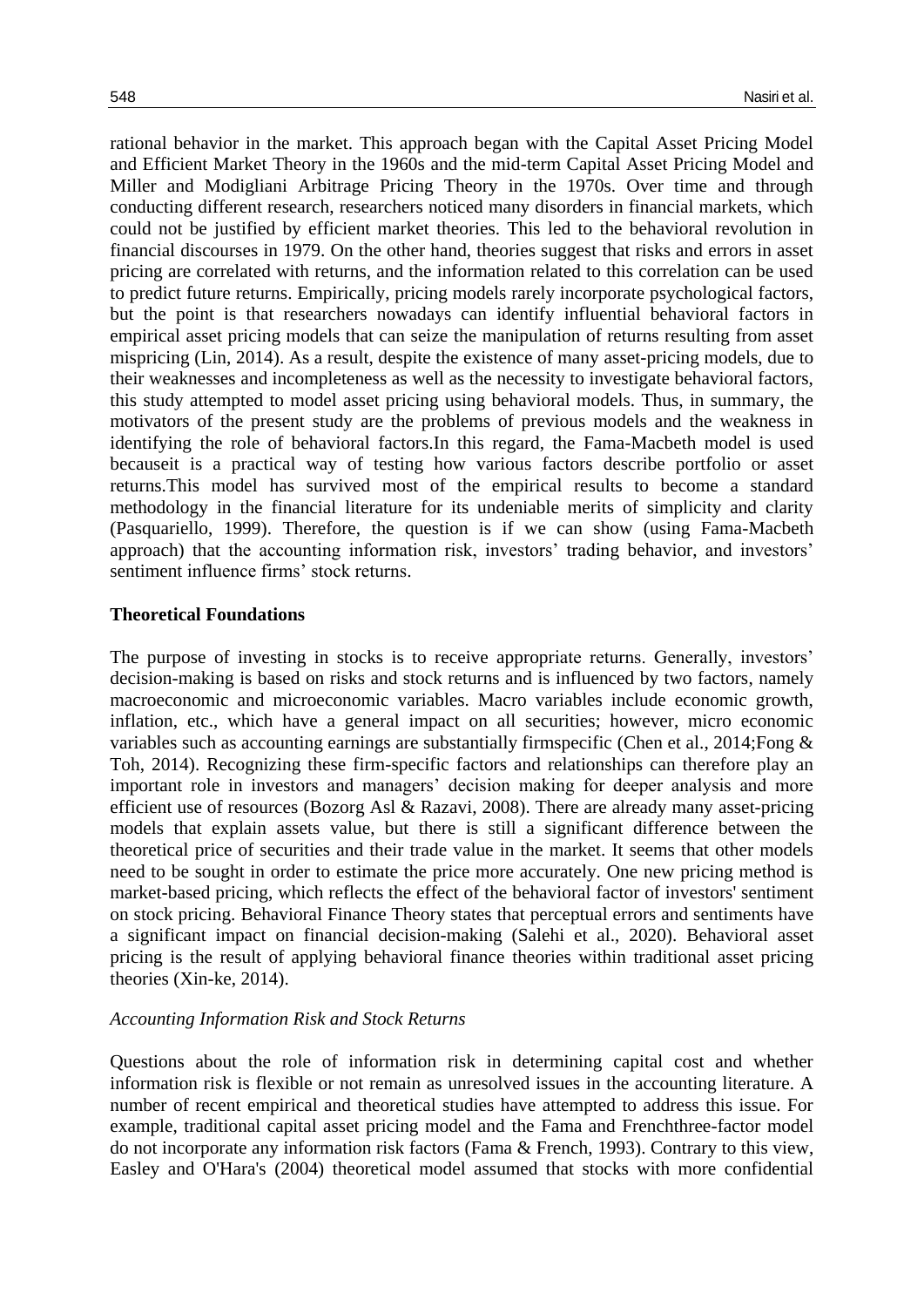information would be more risky because they have more news to be disclosed to investors. Hughes and Liu also argued that having controlled systematic risk, information asymmetry would not affect firms' capital cost. However, they argued that higher information asymmetry about systemic factors leads to higher capital costs (Hughes & Liu, 2007). Lambert et al.(2012), too, suggested that in a perfectly competitive market, information asymmetry cannot influence capital cost, but information accuracy can do so. Besides, in imperfect markets, information asymmetry and information accuracy play a decisive role in the firm's capital cost. Thus, it is argued that in Iran Capital Market, a firm's accounting information risk can affect asset returns and pricing.

# *Trading Behavior, Sentiment, and Stock Returns*

Understanding how trading behavior and investors' sentiment influence stock prices in financial markets is one of the most important issues in financing. Schiller (2014) emphasized that in the light of real human behavior, researchers need to consider real thoughts and actions of individuals. Standard Decision Theory holds the view that individuals act logically and rationally. Behavioral finance replaces the Behavioral Portfolio Theory with the Mean-Variance Portfolio Theory, proposes a Behavioral Asset Pricing Model (BAPC) for Capital Asset Pricing Model (CAPM), and suggests other models that determine expected returns by risks. Behavioral finance also identifies rational markets for efficient market disputes and tests why many investors believe it is easy to hit the market. Moreover, while adhering to standard finance, behavioral finance extends the financial domain beyond the asset pricing portfolio and market efficiency, (Statman, 2014). According to Ritte (2003), behavioral finance is based on psychology, and the human decision-making process derives from several cognitive illusions.

Studies of psychology researchers shows that for a variety of reasons, the cognitive process is not properly performed. As a result, series of cognitive biases that are the source of false cognition are examined. Due to psychological foundations, human beings are exposed to these biases, which affect their reactions to the phenomena and the decisions that must be made. Of course, in different conditions, these biases can occur more or less. However, when it comes to "false cognition," it is argued that if someone felt out of things, he/she would have different cognitions and judgments, and now that he/she has been subjected to certain circumstances and biases, his/her cognitions and judgments have been impressed. Cognitive biases mainly occur in the absence of information and in uncertainty (Saeedi & Farhanian, 2015). Yet, a large body of financial literature shows that excess returns cannot be explained easily by fundamental variables, and numerous studies have concluded that stock returns and a firm's assets value are influenced by investors' sentiment. Previous studies have also argued that stock returns are influenced by the trading behavior of retail or institutional investors. The notable point in these studies is that retail investors can direct the market (Yang & Zhou, 2015).

# **Background**

Antypaset al. (2020)introduce a methodology that deals with possibly integrated variables in the specification of the betas of conditional asset pricing models. The results provide evidence that the residuals of possible cointegrating relationships between integrated variables in the specification of the conditional betas may reveal significant information concerning the dynamics of the betas. Chauhan et al. (2019) attempted to find empirical evidence of herding in two different cross-sections of financial markets using cross-sectional deviations of stock returns to measure the dispersion of individual stock returns from average market return. They showed whether the cross-sectional dispersion of stock returns in large-cap stocks were lower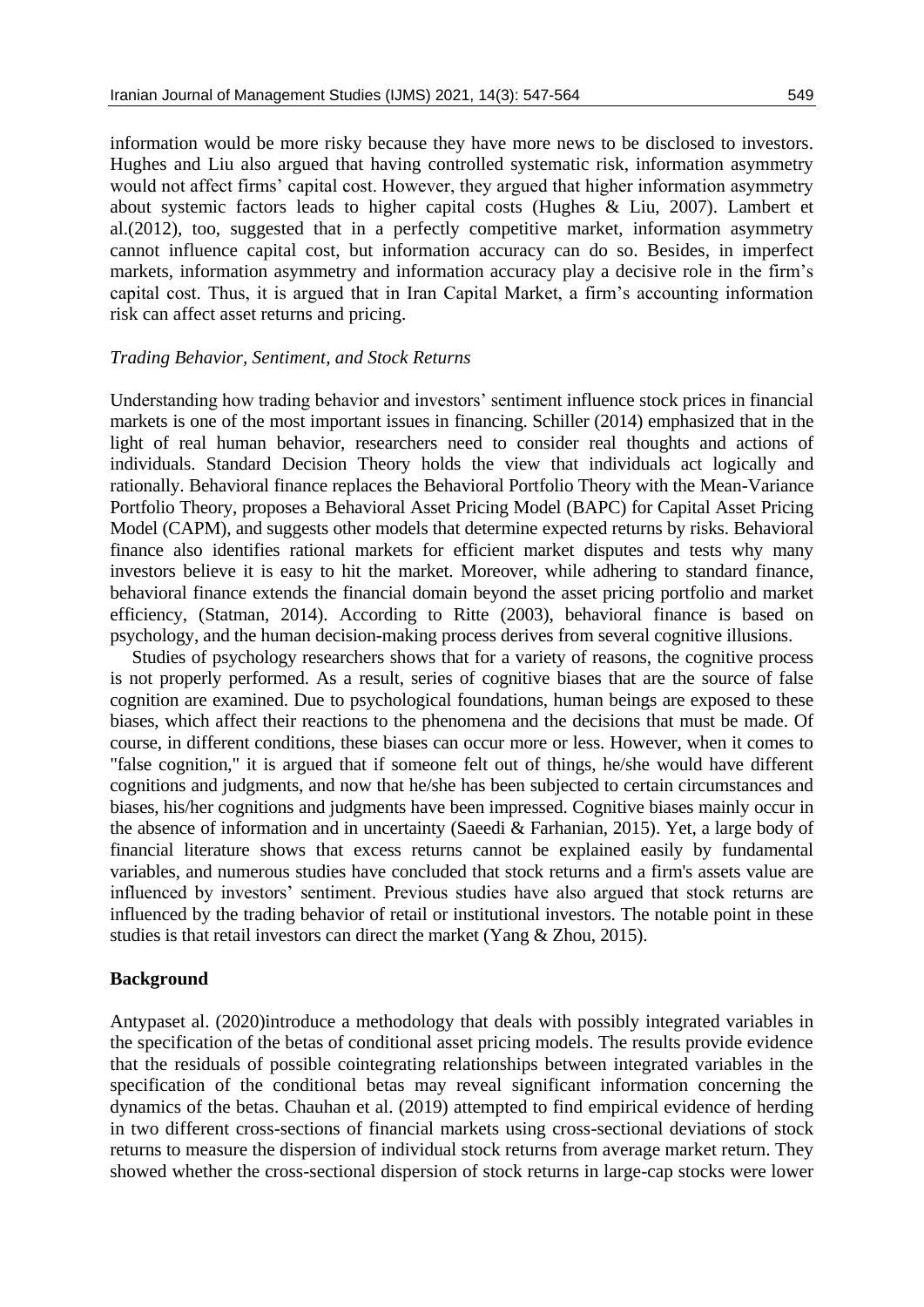compared to that in small-cap stocks, implying stocks with higher market capitalization and trading volume were less prone to herding. Paraboni et al.(2018) examined the relationship between sentiment and risk in financial markets. Their results are consistent with Prospect Theory, indicating that when liquidity is thought to be low, investors try to reduce the negotiations that positively influence risk. On the other hand, based on the reverse scenario, when sentiments indicate high liquidity, there is an increase in the volume of negotiations, and thus, a decrease in risk. In another study, Zaremba and Konieczka (2017) observed that portfolios which were based on four factors of size (market value), value (book-to-market value), momentum (annual rate of returns excluding dividends for 12 months prior to November 31), and liquidity (average daily turnovers in the past month) had positive stock returns. According to the results of Conrad et al. (2016), there is a negative relationship between predicted volatility and future returns and a positive relationship between ex ante skewness and stock returns. Moreover, the predicted returns with negative skewness will result in higher future returns. Likewise, Adusei (2014)examined the relationship between inflation and stock market returns. Using the data from Ghana Stock Exchange as an emerging market, his results showed that in the short run, there was an inverse relationship between inflation and stock returns, while this relationship would be direct in the long run.

In Iran, Kardan et al. (2017)'s results indicated an increase in the explanatory degree of CAPM by adding sentiment indices. Similarly, Khajavi and Fa'al Qayyum (2016) reported that earnings announcement had influenced skewness and returns. Accordingly, when earnings are not announced, the relationship between skewness and returns is negative and significant, but by earnings announcement, the relationship loses its significance. In addition, Hejazi et al. (2015) examined the impacts of market, liquidity, and momentum on major stock price changes. The results showed a significant relationship between the variables under study and major stock price changes. Among the factors studied, liquidity was the most important variable to explain the probability of stock price decline, and market was the most influential variable on the probability of stock price increase.

# **Hypotheses**

Given the explanations in Theoretical Foundations section, the hypotheses are proposed as follows:

- 1. Using Fama-Macbeth approach, accounting information risk has a direct and significant impact on a firm's stock returns.
- 2. Using Fama-Macbeth approach, investors' trading behavior has a direct and significant impact on a firm's stock returns.
- 3. Using Fama-Macbeth approach, investors' sentiment has a direct and significant impact on a firm's stock returns.

#### **Methodology**

Since conclusions are made by testing the available data, this research will be grouped into positive theories. On the other hand, managers, investors, and analysts can employ the results of this study; therefore, in terms of objectives, it is considered as an applied research. In terms of nature and content, this study is among correlational research, because regression and correlation techniques will be used to explore the relationships between variables. Thus, in terms of reasoning, it is considered deductive. Regarding time, it is a longitudinal study. It is worth mentioning that the proposed models are tested at the level of listed firms in Tehran Stock Exchange and the results will be summed up.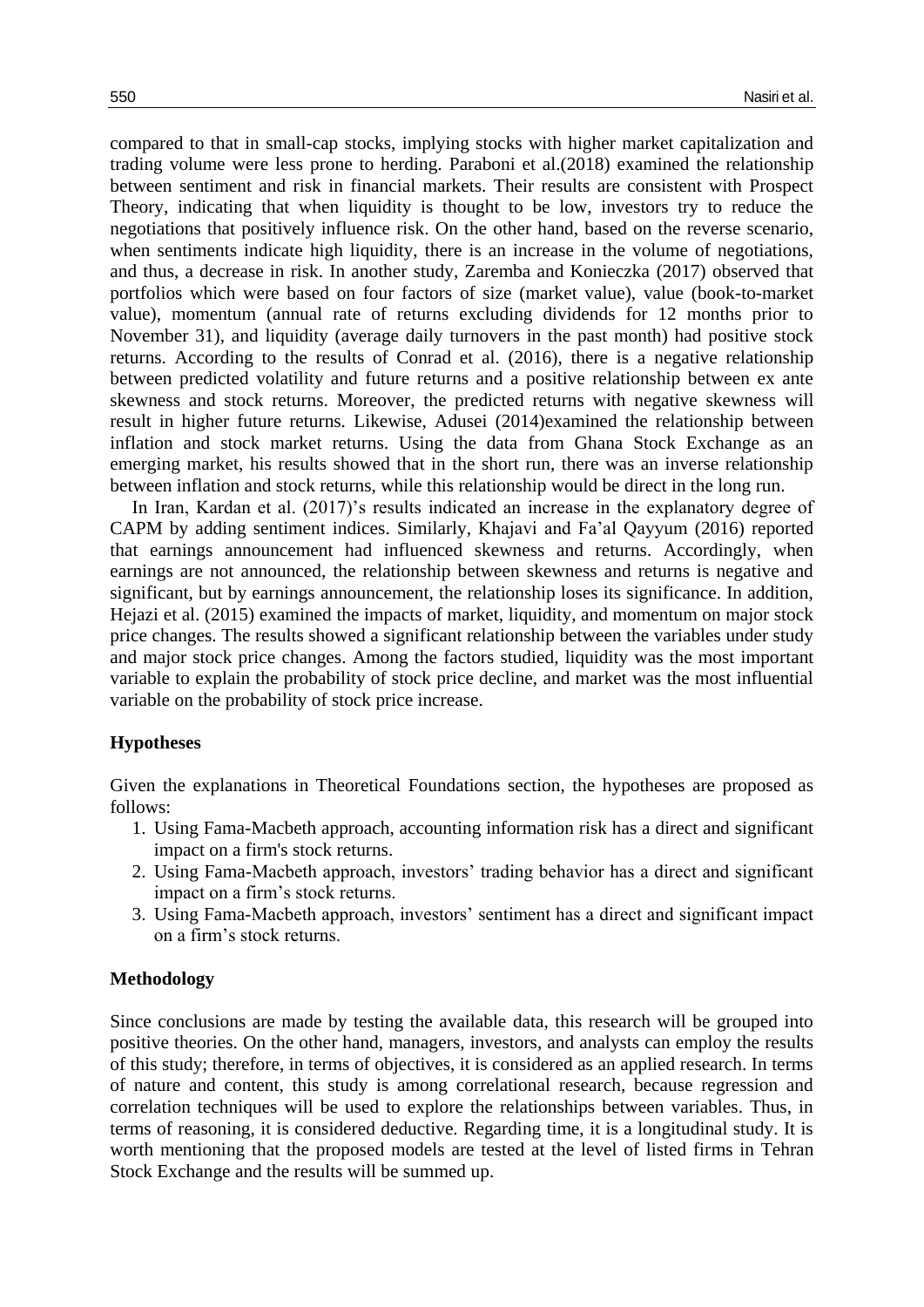## **Population and Sample**

The population of this research included all firms listed in Tehran Stock Exchange during the years 2008 to 2018. The sample was selected through systematic elimination from the population. As a result, the sample consisted of all firms in the population that met the following criteria:

- They made no changes in the fiscal period during the research period so that the results of the financial performance are comparable.
- They were not active in financial activities, including investment firms, banks, insurance, and financial institutions. Since investment firms are different in terms of the nature of their activities (their main income is from investmentand they are dependent on the activities of other firms), they are different from other firms. As a results, they are removed from the sample under study.
- The data required for the research variables must be available during the period of 2008 2018 so that the calculations can be made without any flaws.
- Their fiscal period ends on 12/29 SH each year so that data can be put together and used in panel form, if necessary.
- They do not have trading halts for more than 6 months so that their stock market information can be used.

Considering the above-mentioned conditions, 141 firms were selected as the sample of this study.

| <b>Table 1. Population and Sample</b>                                        |     |  |  |  |
|------------------------------------------------------------------------------|-----|--|--|--|
| Active companies in the study date                                           | 516 |  |  |  |
| Subtract:                                                                    |     |  |  |  |
| Companies that were listed on the stock exchange during the period of review | 124 |  |  |  |
| Companies that had changed the financial period                              | 26  |  |  |  |
| Active companies in the area of financial activities                         | 42  |  |  |  |
| Companies whose information was not fully available                          | 151 |  |  |  |
| Companies whose financial period did not finish at 12/29 of each year        | 32  |  |  |  |
| <b>Modified community (sample)</b>                                           | 141 |  |  |  |

#### **Models and Variables**

The following models, which are taken from (Yang, C.; Zhou, L., 2015)and (Raheel & Yan, 2017)were used to test the hypotheses:

 $R_{i,t} = \beta_0 + \beta_1 SIZE_{i,t} + \beta_2 BM_{i,t} + \beta_3 AQ_{i,t} + \beta_4 BETA_{i,t} + \beta_5 SOE_{i,t} + \beta_6 DIV_{i,t} + \beta_7 LEV_{i,t}$  $\beta_8 PROF_{i,t} + \beta_9 CF_{i,t} + \beta_{10} T ANG_{i,t} + \beta_{11} COD_{i,t} + \beta_{12} RISK_{i,t} + \varepsilon_{i,t}$  $R_{i,t} = \beta_0 + \beta_1 SIZE_{i,t} + \beta_2 BM_{i,t} + \beta_3 BSI_{RMRF,t} + \beta_4 BETA_{i,t} + \beta_5 SOE_{i,t} + \beta_6 DIV_{i,t} + \beta_7 LEV_{i,t} +$  $\beta_8 PROF_{i,t} + \beta_9 CF_{i,t} + \beta_{10} T ANG_{i,t} + \beta_{11} COD_{i,t} + \beta_{12} RISK_{i,t} + \epsilon_{i,t}$  $R_{i,t} = \beta_0 + \beta_1 SIZE_{i,t} + \beta_2 BM_{i,t-1} + \beta_3 S_{RMRF,t} + \beta_4 BETA_{i,t} + \beta_5 SOE_{i,t} + \beta_6 DIV_{i,t} + \beta_7 LEV_{i,t} +$  $\beta_8$ PROF<sub>i,t</sub> +  $\beta_9$ CF<sub>i,t</sub> +  $\beta_{10}$ TANG<sub>i,t</sub> +  $\beta_{11}COD_{i,t} + \beta_{12}RISK_{i,t} + \varepsilon_{i,t}$ Where:

#### *Dependent Variable*

• Stock Returns  $(R_i)$ : is the ratio of total profit (loss) of an investment over a given period to the capital used to the capital spent to obtain that profit at the beginning of the period: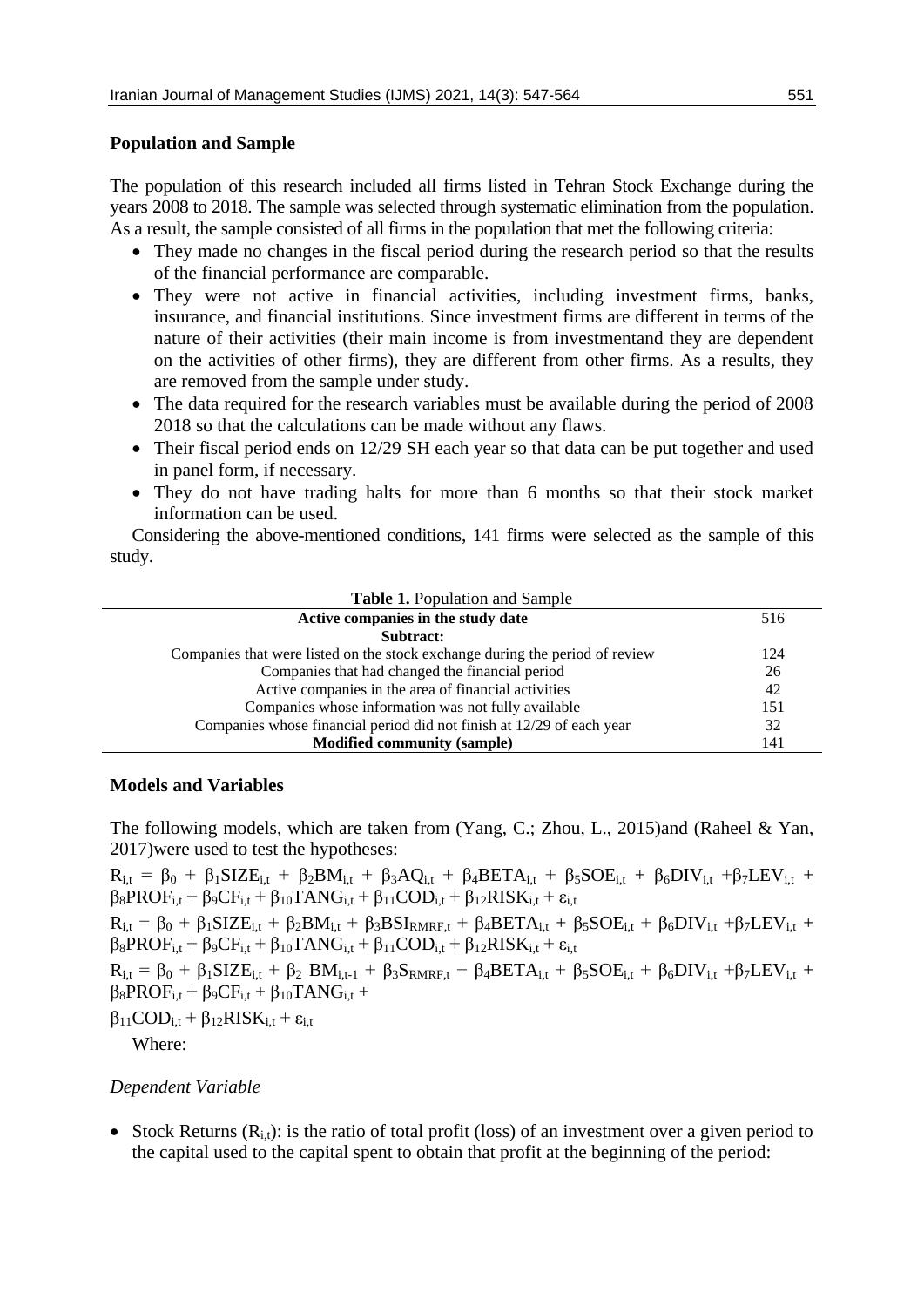Total return Nasiri et al.<br>+ per share price differential at the beginning and at the end of fiscal year+<br>rights issue benefits+ bonus shares benefits  *rights issue benefits bonus shares benefits*  gross dividend per share+ per share price differential at the beginning and at the end of fiscal year-

the last share price at the end of the previous fiscal year

### *Independent Variables*

• Investors' Sentiment  $(S_{RMRFt})$ : To calculate this variable, St is first calculated using factor analysis of four indices. These factors are as follows: (1) Relative strength index (RSI)

In order to calculate RSI, first  $RS_t$  is calculated:

 $RS_t = [\Sigma_{t=1}^6 \max(P_t - P_{t-1}, 0)]/[(\Sigma_{t=1}^6 \max(P_{t-1} - P_t, 0)]$ 

Where:

Pt- stock price at end of period t; and Pt-1 is the stock price at end of period t-1. Then,  $(RSI_t)$  is calculated:

 $RSIt = 100 * RS_t/(1+RS_t)$ 

It is worth mentioning that since t is considered from one to six and the other data are considered annually, the time period t for Ps is considered bimonthly. Thus,  $RS_t$  is calculated on an annual basis and  $RSI_t$  is calculated annually.

(2) Psychological Line Index (PSY)

The following equation is used to calculate PSY:

 $PSY_t = (T^u/T)^*100$ 

Where:

 $T<sup>u</sup>$  is the number of days during the year that the firm's stock price has increased compared to the previous day; and T is the number of trading days during the year.

(3) Trading Volume (VOL)

The natural logarithm of the number of shares traded during the year is used to calculate the trading volume of a firm's stock.

(4) Adjusted Turnover Rate (ATR)

The following equation is used to calculate ATR:

 $ATR_{it} = (R_{it} / |R_{it}|)^*(VOL_{it}/\text{ shares outstanding at time t})$ 

Where: Rit is stock return of firm i in year t, which is calculated as follows:

ed to calculate ATK.<br>
The soutstanding at time t)<br>
if firm i in year t, which is calculated as follows:<br>  $+$  *per share price differential at the beginning and at the end of fiscal year*<br>
rights issue henefits + honus shar gross dividend per share+ per share price differential at the beginning and at the end of fiscal year-

| Total return $=$ - | rights issue benefits + bonus shares benefits               |  |
|--------------------|-------------------------------------------------------------|--|
|                    | the last share price at the end of the previous fiscal year |  |

 $VOL_{it}$  is the number of shares traded in firm i in year t.

Shares outstanding at time t is the number of outstanding shares of firm i in year t.

After calculating the four indices, using factor analysis, they are combined and St is calculated. Then, the following regression model is estimated:

 $S_t = b_0 + b_1 R M R F_t + \varepsilon_{pt}$ 

Where:

 $RMRF_t$ : is the market excess returns in year t, and indeed, the difference between stock market growth index and the risk-free interest rate (government bonds interest rate).

St= its calculation is described as follows.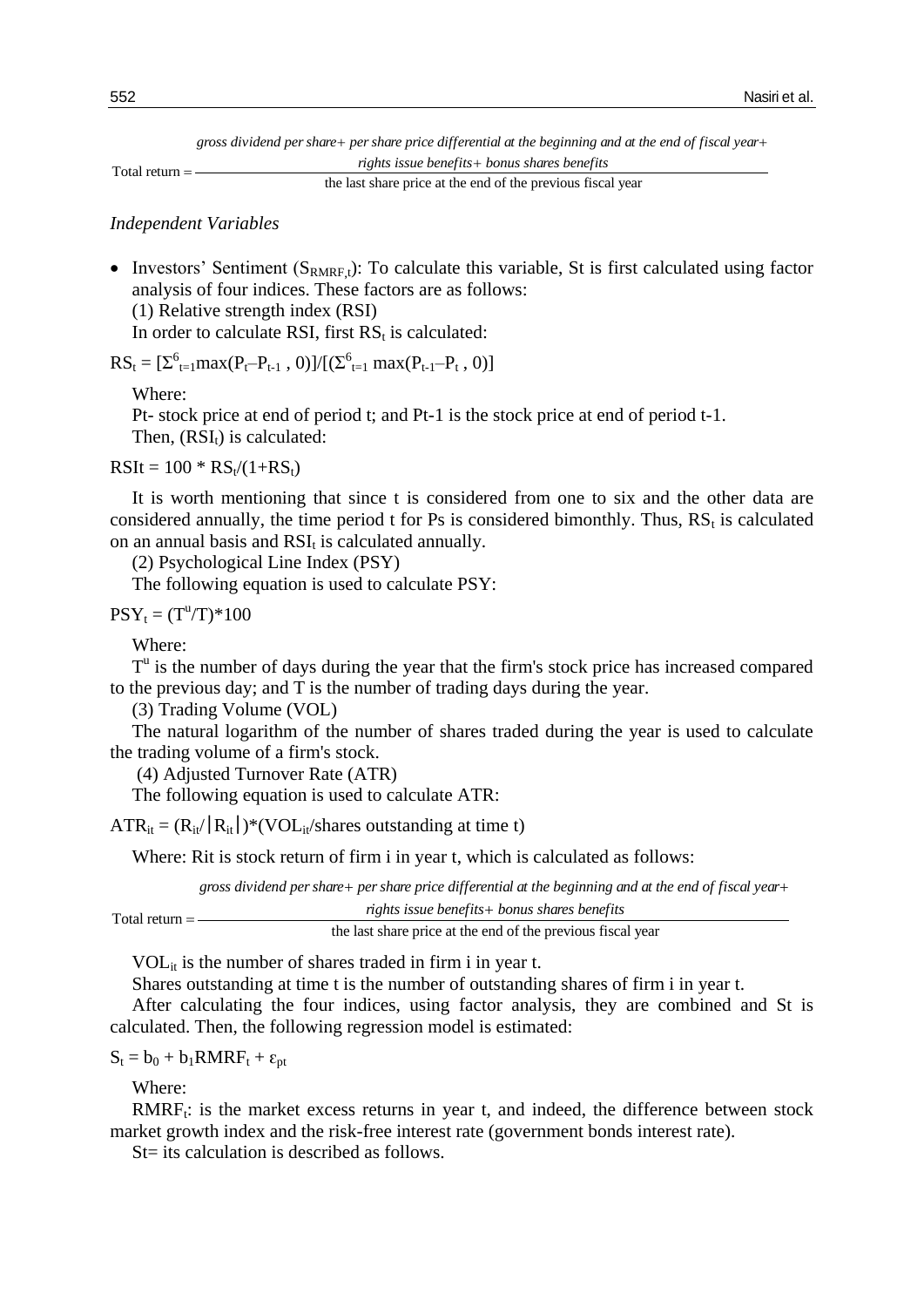The residual of the above model for each firm-year, called SRMRF, will be a criterion for calculating investors' sentiment.

• Investors' Trading Behavior  $(BSI_{RMRF,t})$ 

To calculate investors' trading behavior variable, first the following formula needs to be calculated:

 $BSI_{it} = (BV_{it} - SV_{it})/(BV_{it} + SV_{it})$ 

Where:

 $BV_{it}$  is the volume (number) of buying firm i shares during the year t.

 $SV_{it}$  is the volume (number) of selling firm i shares during the year t.

After calculating  $BSI_{it}$ , the following model is calculated:

 $BSI_{it} = b_0 + b_1 RMRF_t + \varepsilon_t$ 

Where:

 $RMRF<sub>t</sub>$  is the market excess returns in year t, or indeed, the difference between the stock market growth index and the risk-free interest rate (government bonds interest rate).

 $BSI_{it}$  is calculated as follows.

The residual of the above model for each firm-year, called BSIRMRF, will be a criterion for investors' trading behavior.

• Accounting Information Risk  $(AQ_{i,t})$ :

To calculate accounting information risk, Dicho and Dicho (2002) accruals quality model modified by Francis et al. (2005) is used:

 $TCA_{i,t} = b_0 + b_1CFO_{i,t-1} + b_2CFO_{i,t} + b_3CFO_{i,t+1} + b_4\Delta REV_{i,t} + b_5PPE_{i,t} + \epsilon_{i,t}$ 

Where:

 $TCA_{i,t}=$  total current accruals of firm i in year t, which is equal to net profit plus depreciation expense minus operating cash flow divided by total assets.

 $CFO_{i,t-1}=$  Operating cash flow of firm i in year t-1, which is equal to operating cash flow divided by total assets.

 $CFO_i =$  Operating cash flow of firm i in year t, which is equal to operating cash flow divided by total assets.

 $CFO_{i,t+1}=$  The operating cash flow of firm i in year t+1, which is equal to the operating cash flow divided by total assets.

 $\Delta$ REV<sub>it</sub>= Changes in sales revenue of firm i in year t, which is equal to sales revenue in year t minus sales income in year t-1 divided by total assets.

 $PPE_{i,t}$  Account of property, plant, and equipment of firm i in year t, which is equal to the account of property, plant, and equipment divided by total assets.

After estimating the above model at the level of firm totality and calculating the model coefficient values, the model residual is calculated. Residuals absolute value is used as the reverse measure of accrual quality and a direct measure for accounting information risk.

## *Control Variables*

 $SIZE_{i,t}$ = firm i size in year t, which is equal to the natural logarithm of total assets.

 $BM_{i,t-1}$  = growth opportunities of firm i in year t-1, which is the ratio of the book value of equity to the market value of equity.

 $BETA_{i,t}$ = Systematic risk of firm i in year t which is used to calculate beta coefficient. Beta coefficient uses the sample firms' stock return (Ri) and market return portfolio (Rm):

$$
\beta = (Cov(R_i,R_m))/\delta\ ^2Rm
$$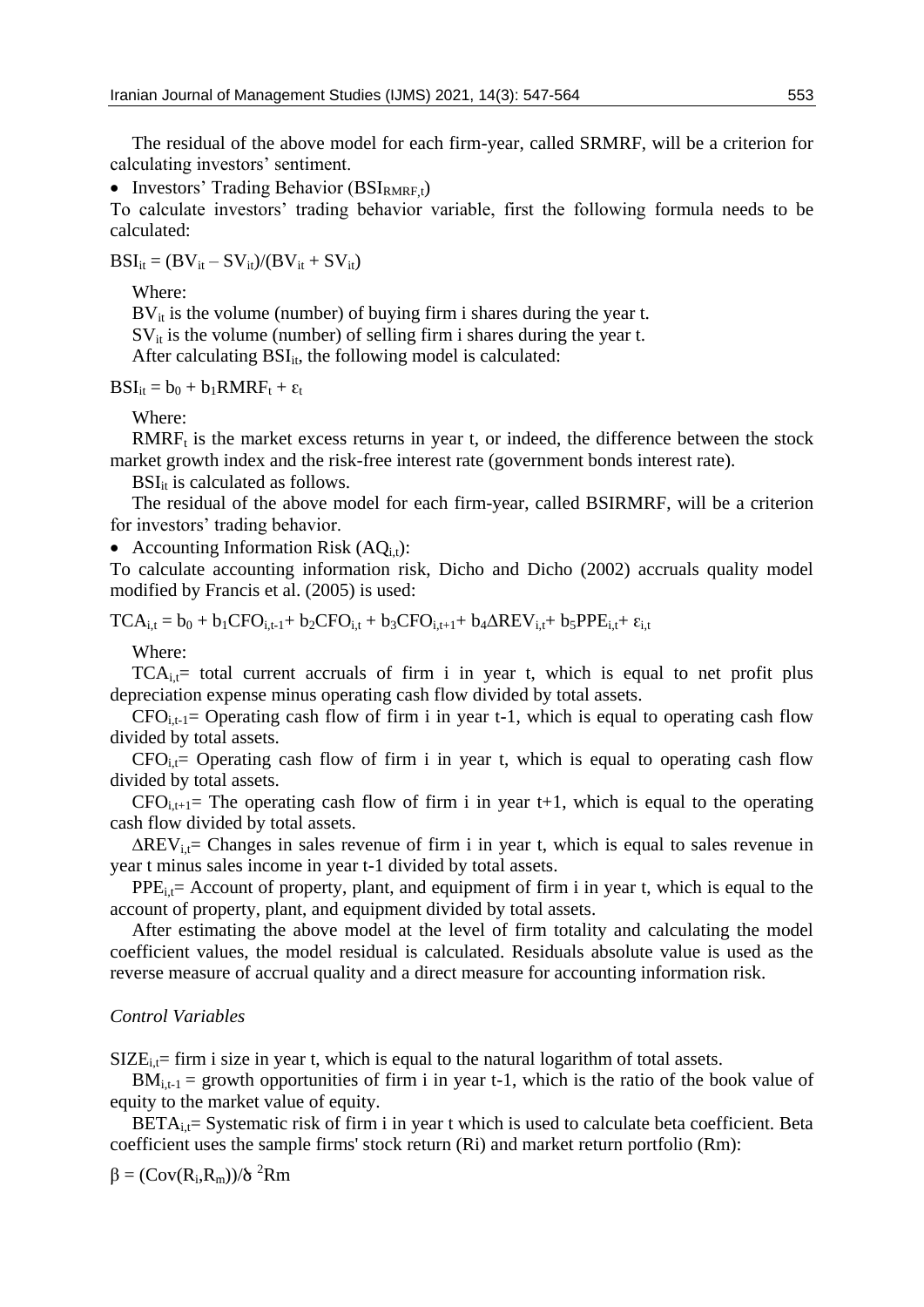$SOE<sub>i,t</sub>$  State ownership of firm i in year t. If state ownership exists in the firm, this variable is set to one, and zero otherwise.

 $DIV_{i,t}$  cash dividend of firm i in year t, which is equal to the ratio of cash dividend per share to the net profit per share.

 $LEV_{i,t}$  the debt level of firm i in year t, which is equal to debt-to-assets ratio.

 $PROF_{i,t}$ = the profitability of firm i in year t, which is equal to the ratio of net profit to assets.

 $CF_{i,t}$ = operating cash flow of firm i in year t, which is the ratio of operating cash to assets.

 $TANG_i$  = tangibility of firm i assets in year t, which is the ratio of tangible assets to total assets.

 $\text{COD}_{i,t}$  cost of debt firm i in year t, which is the ratio of financial costs to total debt.

 $RISK_{i,t}$  risk of firm i in year t, which is the ratio of the standard deviation of the firm's cash flow over the past three years to assets.

#### **Findings**

#### *Descriptive Statistics*

In this section, mean, median, standard deviation, maximum, minimum, skewness, and kurtosis of the variables are calculated and presented in Table 2.

| <b>Variables</b>                         | <b>Symbol</b>       | <b>Mean</b>    | Median         | <b>Maximum</b> | <b>Minimum</b> | <b>Standard</b><br>deviation | <b>Skewness</b> | <b>Kurtosis</b> |
|------------------------------------------|---------------------|----------------|----------------|----------------|----------------|------------------------------|-----------------|-----------------|
| <b>Stock Returns</b>                     | Ri,t                | 0.337          | 0.124          | 6.445          | $-0.783$       | 0.812                        | 2.703           | 4.118           |
| Investors'<br>Sentiment                  | SRMRF,t             | 0.605          | 0.584          | 2.938          | $-1.199$       | 0.426                        | 0.738           | 7.866           |
| Investors'<br>Trading<br><b>Behavior</b> | <b>BSIRMRF,t</b>    | $-0.012$       | 0.007          | 0.869          | $-0.964$       | 0.165                        | $-0.68$         | 7.622           |
| Accounting<br>Information<br>Risk        | AQi,t               | 0.091          | 0.067          | 0.479          | 0.00003        | 0.082                        | 1.332           | 4.771           |
| Size                                     | SIZE <sub>i,t</sub> | 13.821         | 13.616         | 19.149         | 10.031         | 1.568                        | 0.726           | 3.749           |
| Growth<br>Opportunities                  | BMi,t-1             | 0.625          | 0.492          | 3.264          | 0.023          | 0.439                        | 1.485           | 5.886           |
| Systematic<br><b>Risk</b>                | BETAi,t             | 0.669          | 0.579          | 7.303          | $-3.822$       | 0.996                        | 0.732           | 6.895           |
| <b>State</b><br>Ownership                | SOEi,t              | 0.312          | 0.000          | 1.000          | 1.000          | 0.463                        | 0.811           | 1.658           |
| Dividend                                 | DIVi,t              | 0.638          | 0.512          | 4.618          | 0.000          | 0.675                        | 2.003           | 9.206           |
| Debt Level                               | LEV <sub>i,t</sub>  | 0.58           | 0.593          | 0.987          | 0.089          | 0.187                        | $-0.27$         | 2.5             |
| Profitability                            | PROF <sub>i.t</sub> | 0.111          | 0.091          | 0.644          | $-0.4$         | 0.126                        | 0.621           | 4.798           |
| Operating<br><b>Cash Flow</b>            | CFi,t               | 0.108          | 0.1            | 0.556          | $-0.393$       | 0.116                        | 0.244           | 4.601           |
| Asset<br>Tangibility                     | TANGi,t             | 0.265          | 0.265          | 0.892          | 0.002          | 0.179                        | 0.842           | 3.223           |
| Cost of Debt<br>Risk                     | CODi,t<br>RISKi,t   | 0.059<br>0.062 | 0.059<br>0.062 | 0.238<br>0.439 | 0.000<br>0.001 | 0.04<br>0.051                | 0.84<br>2.411   | 3.903<br>8.283  |

**Table 2.** Descriptive Statistics

As shown in Table 2, the mean and median values of stock returns are 0.337 and 0.124, respectively. In general, dispersion measures are measures that compare and contrast dispersion observations around the mean. One of the most important criteria for dispersion is standard deviation. Given the above table, thismeasure for the stock returns variable is 0.812.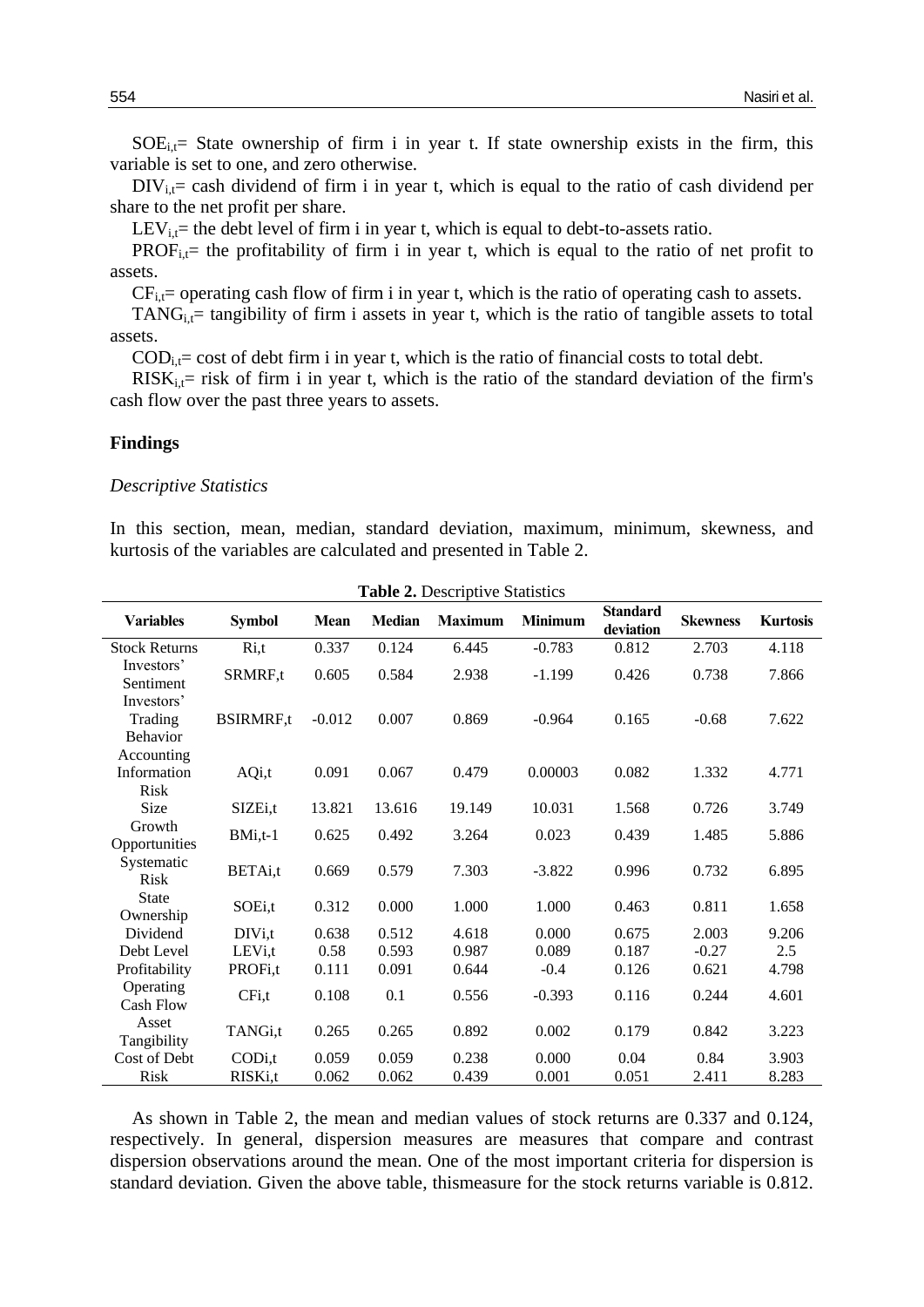It is worth mentioning that the highest value of stock returns is 6.445 and its lowest value is - 0.778. The skewness and kurtosis of the mentioned variable are 2.703 and 4.818, respectively. Another variable considered in this study is investor's sentiment, and its maximum and minimum values are 2.938 (owned by Indamin Shock Absorber Company in 2009) and -1.199 (owned by Alumrad Company in 2015).

# *Inferential Statistics*

# *1. Estimating Accounting Information Risk Model (Accruals)*

In order to estimate accrual quality model coefficients, Chaw and Hausman (Azar & Momeni, 2005) (…) tests were used to identify an appropriate method for estimating the model (Table 3).

| Table 3. Chaw and Hausman Test Results           |                         |                           |                                |                               |  |
|--------------------------------------------------|-------------------------|---------------------------|--------------------------------|-------------------------------|--|
| <b>Tests</b>                                     | <b>Tests Statistics</b> | <b>Significance Level</b> | H <sub>0</sub>                 | H1                            |  |
| Chaw (fixed effects<br>vs. panel)                | 15.111                  | 0.000                     | Using panel data<br>method     | Using fixed effects<br>method |  |
|                                                  | Result                  |                           | Rejected                       | Confirmed                     |  |
| Hausman (fixed)<br>effects vs. random<br>effects | 139.252                 | 0.000                     | Using random<br>effects method | Using fixed effects<br>method |  |
|                                                  | Result                  |                           | Rejected                       | Confirmed                     |  |

According to Table 3, the fixed effects method is preferable to the other two methods; therefore, the model was estimated using the fixed effects method. The results are presented in Table 4.

|                                                                                   | $TCA_{i,t} = b_0 + b_1 CFO_{i,t-1} + b_2 CFO_{i,t} + b_3 CFO_{i,t+1} + b_4 \triangle REV_{i,t} + b_5 PPE_{i,t} + \varepsilon_{i,t}$ |           |                      |                           |       |  |  |
|-----------------------------------------------------------------------------------|-------------------------------------------------------------------------------------------------------------------------------------|-----------|----------------------|---------------------------|-------|--|--|
| <b>Variable</b>                                                                   | <b>Coefficients</b>                                                                                                                 | <b>SD</b> | <b>T</b> statistics  | <b>Significance level</b> | VIF   |  |  |
| Fixed value                                                                       | 0.133                                                                                                                               | 0.005     | 24.533               | 0.000                     |       |  |  |
| Previous year's                                                                   |                                                                                                                                     |           |                      |                           |       |  |  |
| operating cash                                                                    | 0.102                                                                                                                               | 0.015     | 6.497                | 0.000                     | 1.28  |  |  |
| flow                                                                              |                                                                                                                                     |           |                      |                           |       |  |  |
| Current year's                                                                    |                                                                                                                                     |           |                      |                           |       |  |  |
| operating cash                                                                    | $-0.873$                                                                                                                            | 0.152     | $-5.727$             | 0.000                     | 1.436 |  |  |
| flow                                                                              |                                                                                                                                     |           |                      |                           |       |  |  |
| Next year's                                                                       |                                                                                                                                     |           |                      |                           |       |  |  |
| operating cash                                                                    | 0.102                                                                                                                               | 0.014     | 7.123                | 0.000                     | 1.365 |  |  |
| flow                                                                              |                                                                                                                                     |           |                      |                           |       |  |  |
| Changes in sales                                                                  | 0.098                                                                                                                               | 0.007     | 13.916               | 0.000                     | 1.017 |  |  |
| revenue                                                                           |                                                                                                                                     |           |                      |                           |       |  |  |
| Accounts of                                                                       |                                                                                                                                     |           |                      |                           |       |  |  |
| property, plant,                                                                  | $-0.14$                                                                                                                             | 0.016     | $-8.532$             | 0.000                     | 1.064 |  |  |
| and equipment                                                                     |                                                                                                                                     |           |                      |                           |       |  |  |
| 35.143<br><b>F</b> statistics                                                     |                                                                                                                                     |           | <b>R-squared</b>     | 0.821                     |       |  |  |
|                                                                                   | 0.000<br><b>F</b> statistics significance level                                                                                     |           |                      | <b>Adjusted R-squared</b> | 0.798 |  |  |
| White diagonal correction (eliminating possible<br>effects of heteroscedasticity) |                                                                                                                                     |           | Dourbin-Watson value | 1.828                     |       |  |  |

**Table 4.** Accounting Information Risk (Accruals) Test Results

According to the results of Table 4 and the described approach, the values of accounting information risk (accruals) are calculated.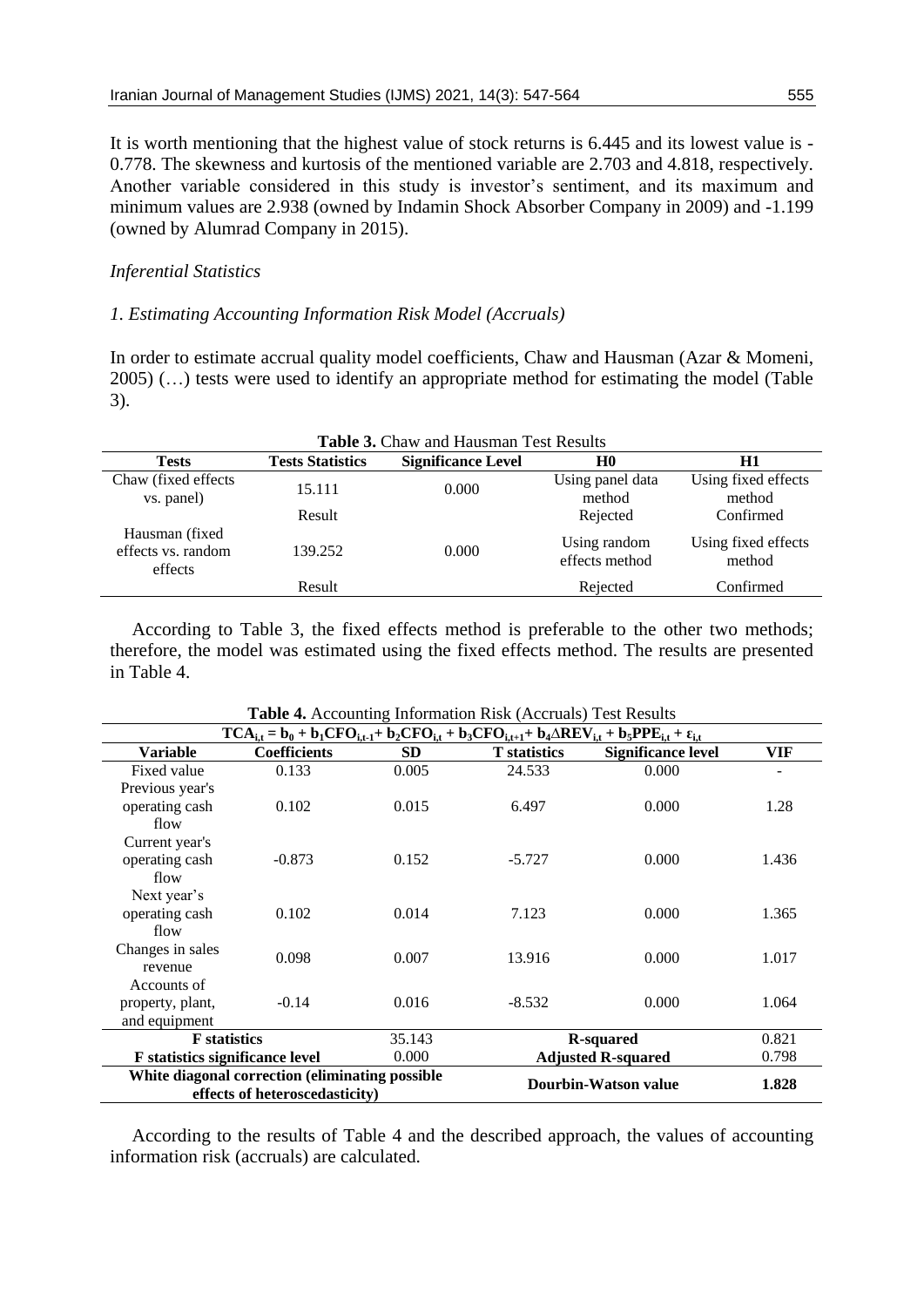*2. Factor Analysis of Four Variables of RSI, PSY, VOL, and ATR in Order to Calculate Investors' Sentiment*

As explained earlier, after calculating the four variables of RSI, PSY, VOL, and ATR using the factor analysis approach, a single variable, named St, was defined, which was used in the regression model for calculating the investor's sentiment variable. The reason for employing factor analysis was that it has the ability to put together the various variables in a balanced way and according to their values, and then combine them. Thus, the most appropriate solution for combining multiple variables and forming a new one is factor analysis. Factor analysis is used to identify the underlying variables of a phenomenon or to summarize a set of data. The primary data for factor analysis are correlation matrixes between the variables.

|                                  | Table 5. Factor Analysis of RSI, PSY, VOL, and ATR |
|----------------------------------|----------------------------------------------------|
| <b>Headings</b>                  | <b>Factor loading</b>                              |
| <b>RSI</b>                       | 0.005                                              |
| <b>PSY</b>                       | 0.36                                               |
| VOL                              | 0.008                                              |
| <b>ATR</b>                       | 0.774                                              |
| KMO index                        | 0.525                                              |
| Bartlett test statistic          | 455.187                                            |
| Bartlett test significance level | 0.000                                              |

Given the KMO index value, which is above 0.5, the identified factors were suitable for factor analysis. In addition, since the significance level of Bartlett's test is less than 0.05, factor analysis has been successful. As shown in Table 5, the variable coefficients are used as a weight in calculating the mean value.

#### *3. Estimating Investors' Sentiment Model*

In order to estimate the coefficients of the investors' sentiment model, Chaw and Hausman tests were used to determine an appropriate method for estimating the model (Table 6).

| Table 6. Chaw and Hausman Test Results           |                       |                           |                                |                               |  |
|--------------------------------------------------|-----------------------|---------------------------|--------------------------------|-------------------------------|--|
| <b>Tests</b>                                     | <b>Test Statistic</b> | <b>Significance Level</b> | H <sub>0</sub>                 | H1                            |  |
| Chaw (fixed effects<br>vs. panel)                | 1.394                 | 0.000                     | Using panel data<br>method     | Using fixed effects<br>method |  |
|                                                  | Result                |                           | Rejected                       | Confirmed                     |  |
| Hausman (fixed)<br>effects vs. random<br>effects | 22.922                | 0.000                     | Using random<br>effects method | Using fixed effects<br>method |  |
|                                                  | Result                |                           | Rejected                       | Confirmed                     |  |

As is evident in Table 6, fixed effects method is preferred over the other two methods, and hence, the model is estimated using fixed effects method. The results are presented in Table 7.

|                                                                                   | Table 7. Investors' Sentiment Model Test Results |                           |                      |                           |                          |  |  |
|-----------------------------------------------------------------------------------|--------------------------------------------------|---------------------------|----------------------|---------------------------|--------------------------|--|--|
|                                                                                   | $S_t = b_0 + b_1 R M R F_t + \varepsilon_{nt}$   |                           |                      |                           |                          |  |  |
| Variable                                                                          | Coefficients                                     | <b>SD</b>                 | <b>T</b> statistic   | <b>Significance level</b> | VIF                      |  |  |
| <b>Fixed value</b>                                                                | 0.06                                             | 0.006                     | 9.022                | 0.000                     | $\overline{\phantom{0}}$ |  |  |
| <b>Market Excess</b>                                                              | 0.22                                             | 0.015                     | 13.991               | 0.000                     | 1.000                    |  |  |
| <b>Returns</b>                                                                    |                                                  |                           |                      |                           |                          |  |  |
| 32.765<br><b>F</b> statistic                                                      |                                                  |                           | <b>R</b> -squared    |                           | 0.536                    |  |  |
| <b>F Statistic Significance Level</b><br>0.000                                    |                                                  | <b>Adjusted R-squared</b> |                      | 0.51                      |                          |  |  |
| White diagonal correction (eliminating possible<br>effects of heteroscedasticity) |                                                  |                           | Dourbin-Watson value | 2.084                     |                          |  |  |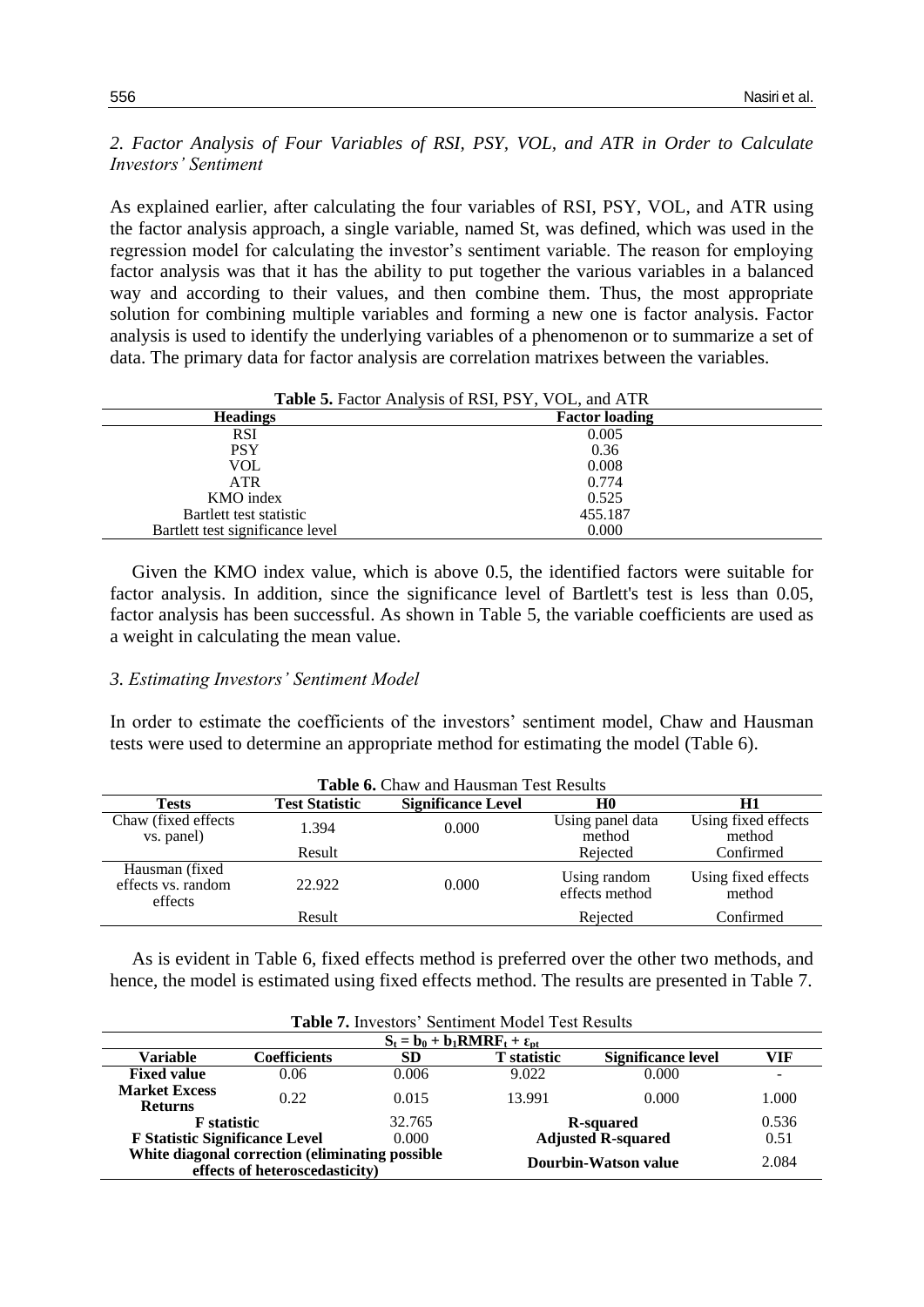According to the results of Table 6 and the described approach, the values of investors' sentiment are calculated.

## *4. Estimating Investors' Trading Behavior Model*

In order to estimate the coefficients of investors' trading behavior model, Chaw and Hausman tests are used to identify an appropriate method for estimating the model (Table 8).

| Table 8. Chaw and Hausman Test Results |                       |                           |                  |                     |  |  |
|----------------------------------------|-----------------------|---------------------------|------------------|---------------------|--|--|
| <b>Tests</b>                           | <b>Test Statistic</b> | <b>Significance Level</b> | H <sub>0</sub>   | H1                  |  |  |
| Chaw (fixed effects)                   | 3.917                 | 0.000                     | Using panel data | Using fixed effects |  |  |
| vs. panel)                             |                       |                           | method           | method              |  |  |
|                                        | Result                |                           | Rejected         | Confirmed           |  |  |
| Hausman (fixed                         | 23.827                | 0.000                     | Using random     | Using fixed effects |  |  |
| effects vs. random                     |                       |                           | effects method   | method              |  |  |
| effects                                |                       |                           |                  |                     |  |  |
|                                        | Result                |                           | Rejected         | Confirmed           |  |  |

As can be seen in Table 8, fixed effects method is preferred over the other two methods, and thus, the model is estimated using fixed effects method. The results are presented in Table 9.

| $\text{BSI}_{it} = b_0 + b_1 \text{RMRF}_t + \varepsilon_t$                       |                     |           |                           |                           |                          |  |
|-----------------------------------------------------------------------------------|---------------------|-----------|---------------------------|---------------------------|--------------------------|--|
| <b>Variable</b>                                                                   | <b>Coefficients</b> | <b>SD</b> | <b>T</b> statistic        | <b>Significance level</b> | VIF                      |  |
| <b>Fixed value</b>                                                                | 0.107               | 0.011     | 9.259                     | 0.000                     | $\overline{\phantom{a}}$ |  |
| <b>Market Excess</b><br><b>Returns</b>                                            | 0.3                 | 0.101     | 2.961                     | 0.003                     | 1.000                    |  |
| <b>F</b> statistic                                                                |                     | 12.718    | R-squared                 |                           | 0.617                    |  |
| <b>F Statistic Significance Level</b>                                             |                     | 0.000     | <b>Adjusted R-squared</b> |                           | 0.573                    |  |
| White diagonal correction (eliminating possible<br>effects of heteroscedasticity) |                     |           |                           | Dourbin-Watson value      | 2.099                    |  |

**Table 9.** Investors' Trading Behavior Model Test Results

Given the results of Table 9 and the described approach, the values of investors' trading behavior are calculated.

## *5. Estimating H1 Model*

In order to estimate the coefficients of H1, Chaw and Hausman tests were used to identify an appropriate method for estimating the model (Table 10).

| Table 10. Chaw and Hausman Test Results          |                       |                           |                                |                               |  |
|--------------------------------------------------|-----------------------|---------------------------|--------------------------------|-------------------------------|--|
| <b>Test</b>                                      | <b>Test Statistic</b> | <b>Significance Level</b> | H <sub>0</sub>                 | Н1                            |  |
| Chaw (fixed effects)<br>vs. panel)               | 8.543                 | 0.000                     | Using panel data<br>method     | Using fixed effects<br>method |  |
|                                                  | Result                |                           | Rejected                       | Confirmed                     |  |
| Hausman (fixed)<br>effects vs. random<br>effects | 17.962                | 0.000                     | Using random<br>effects method | Using fixed effects<br>method |  |
|                                                  | Result                |                           | Rejected                       | Confirmed                     |  |

As is evident in Table 10, fixed effects method is preferred over the other two methods, and thus, the model is estimated using fixed effects method. The results are presented in Table 11.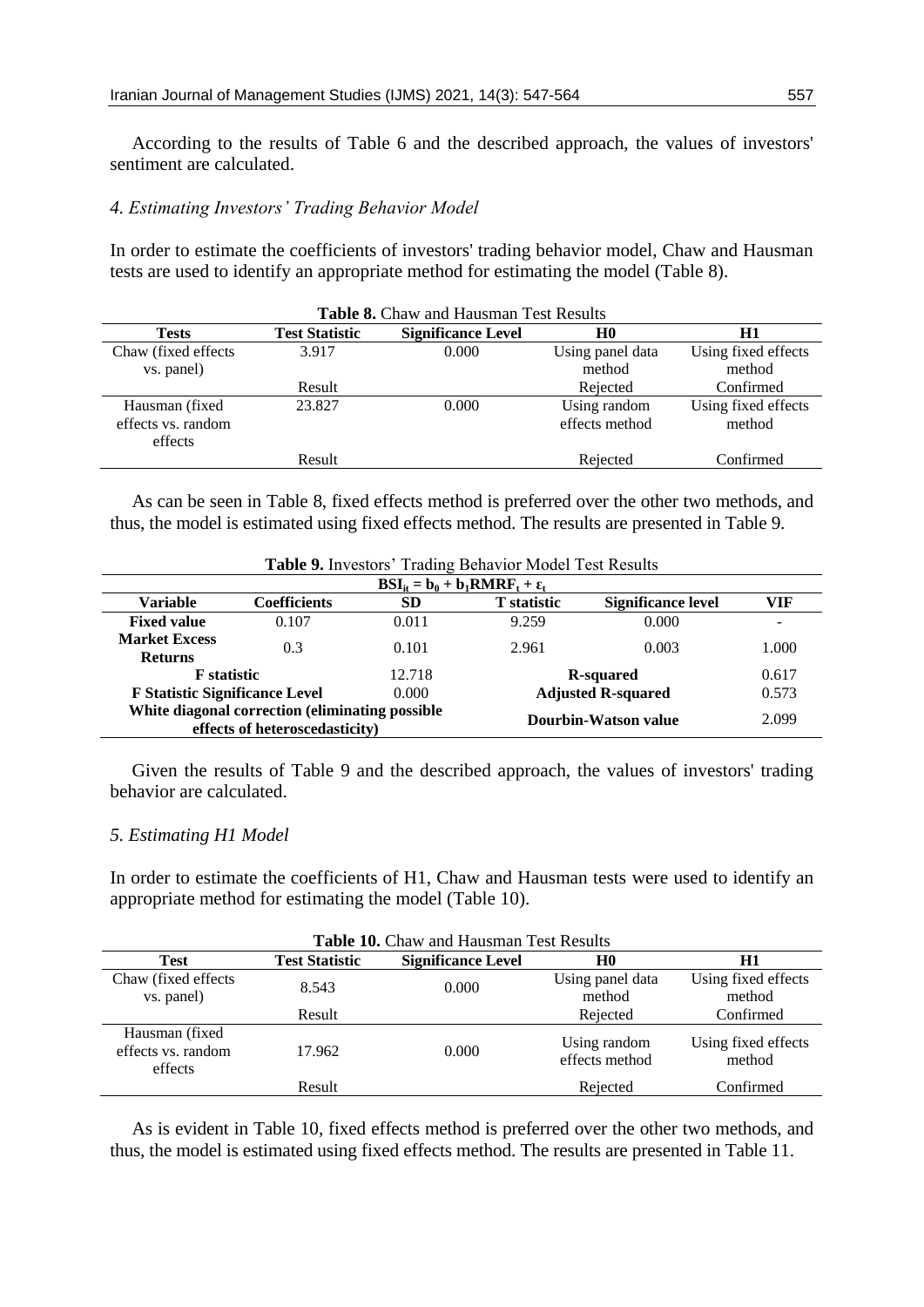| $\mathbf{R}_{i,t} = \beta_0 + \beta_1 \mathbf{S} \mathbf{I} \mathbf{Z} \mathbf{E}_{i,t} + \beta_2 \mathbf{B} \mathbf{M}_{i,t} + \beta_3 \mathbf{A} \mathbf{Q}_{i,t} + \beta_4 \mathbf{B} \mathbf{E} \mathbf{T} \mathbf{A}_{i,t} + \beta_5 \mathbf{S} \mathbf{O} \mathbf{E}_{i,t} + \beta_6 \mathbf{D} \mathbf{I} \mathbf{V}_{i,t} + \beta_7 \mathbf{L} \mathbf{E} \mathbf{V}_{i,t} + \beta_8 \mathbf{P} \mathbf{R} \mathbf{O} \math$ |                     |                             |                    |                              |       |  |  |  |
|--------------------------------------------------------------------------------------------------------------------------------------------------------------------------------------------------------------------------------------------------------------------------------------------------------------------------------------------------------------------------------------------------------------------------------------|---------------------|-----------------------------|--------------------|------------------------------|-------|--|--|--|
| $\beta_{10}$ TANG <sub>it</sub> + $\beta_{11}$ COD <sub>it</sub> + $\beta_{12}$ RISK <sub>it</sub> + $\varepsilon_{i,t}$                                                                                                                                                                                                                                                                                                             |                     |                             |                    |                              |       |  |  |  |
| <b>Variables</b>                                                                                                                                                                                                                                                                                                                                                                                                                     | <b>Coefficients</b> | <b>SD</b>                   | <b>T</b> statistic | <b>Significance</b><br>level | VIF   |  |  |  |
| Fixed value                                                                                                                                                                                                                                                                                                                                                                                                                          | 1.102               | 0.237                       | 4.641              | 0.000                        |       |  |  |  |
| <b>Size</b>                                                                                                                                                                                                                                                                                                                                                                                                                          | $-0.051$            | 0.01                        | $-5.019$           | 0.000                        | 1.148 |  |  |  |
| Growth opportunities                                                                                                                                                                                                                                                                                                                                                                                                                 | $-0.999$            | 0.308                       | $-3.239$           | 0.001                        | 1.315 |  |  |  |
| Accounting information risk                                                                                                                                                                                                                                                                                                                                                                                                          | 0.38                | 0.064                       | 5.885              | 0.000                        | 2.209 |  |  |  |
| Systematic risk                                                                                                                                                                                                                                                                                                                                                                                                                      | 0.746               | 0.17                        | 4.386              | 0.000                        | 1.12  |  |  |  |
| State ownership                                                                                                                                                                                                                                                                                                                                                                                                                      | 0.257               | 0.031                       | 8.146              | 0.000                        | 1.1   |  |  |  |
| Dividend                                                                                                                                                                                                                                                                                                                                                                                                                             | 0.235               | 0.025                       | 9.398              | 0.000                        | 1.078 |  |  |  |
| Debt level                                                                                                                                                                                                                                                                                                                                                                                                                           | 1.117               | 0.203                       | 5.498              | 0.000                        | 1.714 |  |  |  |
| Profitability                                                                                                                                                                                                                                                                                                                                                                                                                        | 4.143               | 0.524                       | 7.895              | 0.000                        | 2.125 |  |  |  |
| Operating cash flow                                                                                                                                                                                                                                                                                                                                                                                                                  | $-0.237$            | 0.035                       | $-6.632$           | 0.000                        | 1.397 |  |  |  |
| Asset tangibility                                                                                                                                                                                                                                                                                                                                                                                                                    | $-0.235$            | 0.037                       | $-6.325$           | 0.000                        | 1.133 |  |  |  |
| Cost of debt                                                                                                                                                                                                                                                                                                                                                                                                                         | 11.232              | 3.682                       | 3.05               | 0.002                        | 1.203 |  |  |  |
| <b>Risk</b>                                                                                                                                                                                                                                                                                                                                                                                                                          | $-0.504$            | $-0.066$                    | $-7.535$           | 0.000                        | 1.034 |  |  |  |
| <b>F</b> statistic<br>25.398                                                                                                                                                                                                                                                                                                                                                                                                         |                     |                             |                    | R-squared                    | 0.653 |  |  |  |
| F statistic significance level                                                                                                                                                                                                                                                                                                                                                                                                       |                     |                             |                    | <b>Adjusted R-squared</b>    | 0.643 |  |  |  |
| White diagonal correction (eliminating possible effects of<br>heteroscedasticity)                                                                                                                                                                                                                                                                                                                                                    |                     | <b>Dourbin-Watson value</b> | 2.112              |                              |       |  |  |  |

**Table 11.** Results of Estimating H1

Given the results of Table 11, since the t statistic of accounting information risk is greater than  $+1.965$  and its significance level is less than 0.05, a significant and direct relationship is established between accounting information risk and stock returns. Thus, the first hypothesis – i.e., using Fama-Macbeth approach, accounting information risk has a direct and significant impact on the firm stock returns – is confirmed.

# *6. Estimating H2 Model*

In order to estimate the coefficients of H2, Chaw and Hausman tests were used to determine an appropriate method for estimating the model (Table 12).

| Table 12. Chaw and Hausman Test Results          |                       |                           |                                |                               |
|--------------------------------------------------|-----------------------|---------------------------|--------------------------------|-------------------------------|
| <b>Test</b>                                      | <b>Test Statistic</b> | <b>Significance level</b> | H0                             | H1                            |
| Chaw (fixed effects)                             | 7.981                 | 0.000                     | Using panel data               | Using fixed effects           |
| vs. panel)                                       |                       |                           | method                         | method                        |
|                                                  | Result                |                           | Rejected                       | Confirmed                     |
| Hausman (fixed)<br>effects vs. random<br>effects | 23.809                | 0.000                     | Using random<br>effects method | Using fixed effects<br>method |
|                                                  | Result                |                           | Rejected                       | Confirmed                     |

As can be seen in Table 12, fixed effects method is preferred over the other two methods; thus, the model is estimated using fixed effects method. The results are presented in Table 13.

According to the results of Table 13, since t statistic of investors' trading behavior is greater than  $+1.965$  and its significance level is less than 0.05, there is a significant and direct relationship between investors' trading behavior and stock returns. Therefore, the second hypothesis of the study – which states using Fama-Macbeth approach, investors' trading behavior has a direct and significant impact on the firm stock returns – is confirmed.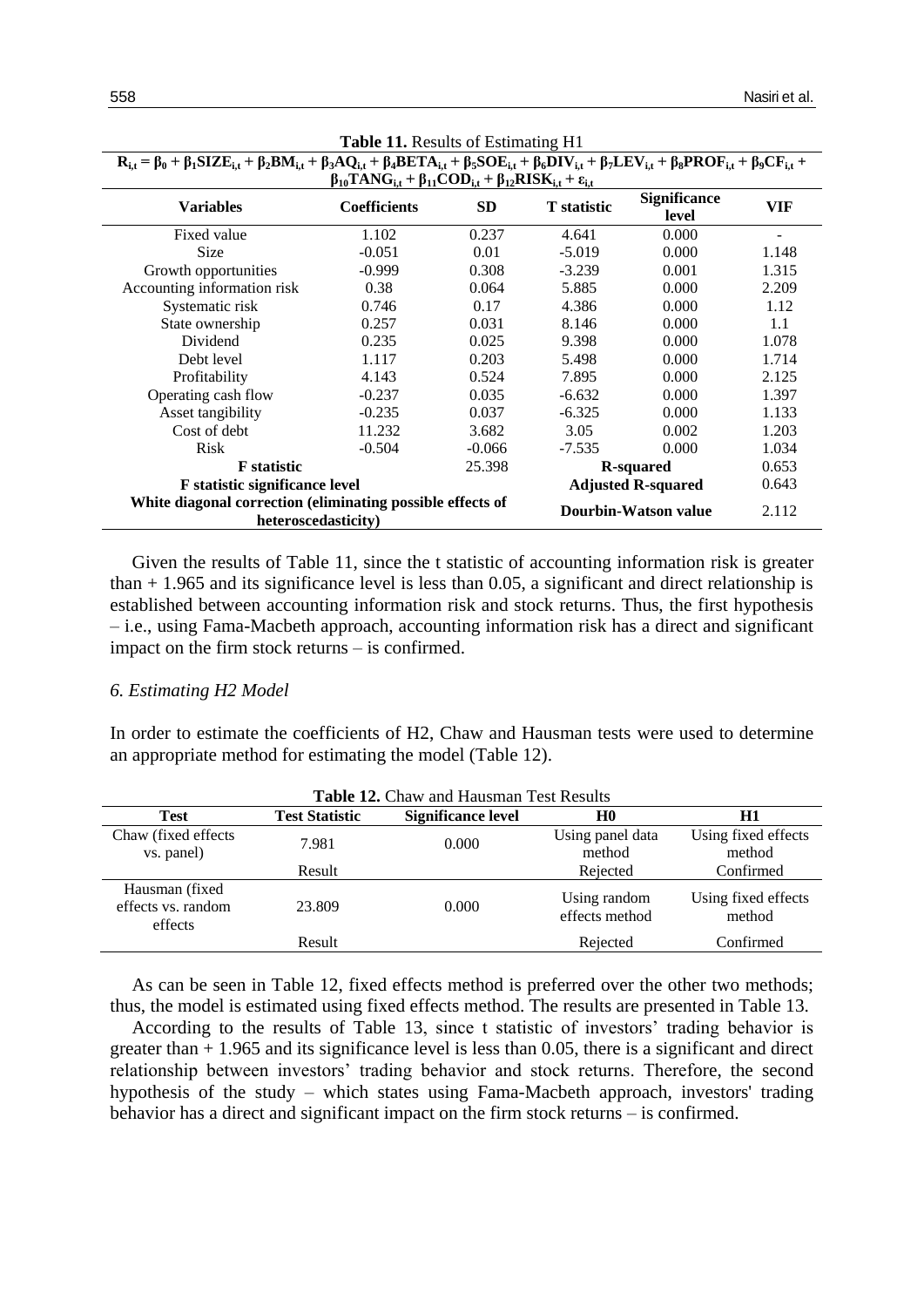| $\mathbf{R}_{i,t} = \beta_0 + \beta_1 \mathbf{S} \mathbf{I} \mathbf{Z} \mathbf{E}_{i,t} + \beta_2 \mathbf{B} \mathbf{M}_{i,t} + \beta_3 \mathbf{B} \mathbf{S} \mathbf{I}_{RMRF,t} + \beta_4 \mathbf{B} \mathbf{E} \mathbf{T} \mathbf{A}_{i,t} + \beta_5 \mathbf{S} \mathbf{O} \mathbf{E}_{i,t} + \beta_6 \mathbf{D} \mathbf{I} \mathbf{V}_{i,t} + \beta_7 \mathbf{L} \mathbf{E} \mathbf{V}_{i,t} + \beta_8 \mathbf{P} \mathbf{R} \$ |                     |           |                           |                           |       |  |
|-------------------------------------------------------------------------------------------------------------------------------------------------------------------------------------------------------------------------------------------------------------------------------------------------------------------------------------------------------------------------------------------------------------------------------------|---------------------|-----------|---------------------------|---------------------------|-------|--|
| $\beta_9CF_{i,t} + \beta_{10}TANG_{i,t} + \beta_{11}COD_{i,t} + \beta_{12}RISK_{i,t} + \varepsilon_{i,t}$                                                                                                                                                                                                                                                                                                                           |                     |           |                           |                           |       |  |
| <b>Variables</b>                                                                                                                                                                                                                                                                                                                                                                                                                    | <b>Coefficients</b> | <b>SD</b> | <b>T</b> statistic        | <b>Significance level</b> | VIF   |  |
| Fixed value                                                                                                                                                                                                                                                                                                                                                                                                                         | 1.292               | 0.16      | 8.077                     | 0.000                     |       |  |
| <b>Size</b>                                                                                                                                                                                                                                                                                                                                                                                                                         | $-0.047$            | 0.02      | $-2.328$                  | 0.02                      | 1.133 |  |
| Growth opportunities                                                                                                                                                                                                                                                                                                                                                                                                                | $-0.663$            | 0.288     | $-2.298$                  | 0.021                     | 1.245 |  |
| Investors' trading behavior                                                                                                                                                                                                                                                                                                                                                                                                         | 7.682               | 0.797     | 9.634                     | 0.000                     | 1.041 |  |
| Systematic risk                                                                                                                                                                                                                                                                                                                                                                                                                     | 0.637               | 0.153     | 4.154                     | 0.000                     | 1.116 |  |
| State ownership                                                                                                                                                                                                                                                                                                                                                                                                                     | 0.328               | 0.04      | 8.148                     | 0.000                     | 1.1   |  |
| Dividend                                                                                                                                                                                                                                                                                                                                                                                                                            | 0.156               | 0.026     | 5.894                     | 0.000                     | 1.052 |  |
| Debt level                                                                                                                                                                                                                                                                                                                                                                                                                          | 1.646               | 0.243     | 6.757                     | 0.000                     | 1.61  |  |
| Profitability                                                                                                                                                                                                                                                                                                                                                                                                                       | 1.622               | 0.161     | 10.022                    | 0.000                     | 2.221 |  |
| Operating cash flow                                                                                                                                                                                                                                                                                                                                                                                                                 | $-0.138$            | 0.038     | $-3.619$                  | 0.000                     | 1.403 |  |
| Asset tangibility                                                                                                                                                                                                                                                                                                                                                                                                                   | $-0.216$            | 0.036     | $-5.911$                  | 0.000                     | 1.132 |  |
| Cost of debt                                                                                                                                                                                                                                                                                                                                                                                                                        | 7.914               | 3.242     | 2.44                      | 0.014                     | 1.193 |  |
| <b>Risk</b>                                                                                                                                                                                                                                                                                                                                                                                                                         | $-0.572$            | 0.042     | $-13.484$                 | 0.000                     | 1.031 |  |
| <b>F</b> statistic                                                                                                                                                                                                                                                                                                                                                                                                                  |                     | 25.398    | R-squared                 |                           | 0.691 |  |
| <b>F</b> statistic significance level                                                                                                                                                                                                                                                                                                                                                                                               |                     |           | <b>Adjusted R-squared</b> |                           | 0.673 |  |
| White diagonal correction (eliminating possible effects of<br>heteroscedasticity)                                                                                                                                                                                                                                                                                                                                                   |                     |           |                           | Dourbin-Watson value      | 2.109 |  |

# *7. Estimating H3 model*

In order to estimate the coefficients of H3, Chaw and Hausman tests were used to determine an appropriate method for estimating the model (Table 14).

| Table 14. Chaw and Hausman Test Results          |                       |                           |                                |                               |  |
|--------------------------------------------------|-----------------------|---------------------------|--------------------------------|-------------------------------|--|
| Test                                             | <b>Test Statistic</b> | <b>Significance level</b> | H <sub>0</sub>                 | H1                            |  |
| Chaw (fixed effects)                             | 8.445                 | 0.000                     | Using panel data               | Using fixed effects           |  |
| vs. panel)                                       |                       |                           | method                         | method                        |  |
|                                                  | Result                |                           | Rejected                       | Confirmed                     |  |
| Hausman (fixed)<br>effects vs. random<br>effects | 26.717                | 0.000                     | Using random<br>effects method | Using fixed effects<br>method |  |
|                                                  | Result                |                           | Rejected                       | Confirmed                     |  |
|                                                  |                       |                           |                                |                               |  |

As illustrated in Table 14, fixed effects method is preferable to the other two methods; hence, the model is estimated using fixed effects method. The results are presented in Table 15.

| <b>Table 15. Results of Estimating H3</b>                                                                                                                                                                                                                                                                                                     |                                                                                                                               |           |                           |                    |       |
|-----------------------------------------------------------------------------------------------------------------------------------------------------------------------------------------------------------------------------------------------------------------------------------------------------------------------------------------------|-------------------------------------------------------------------------------------------------------------------------------|-----------|---------------------------|--------------------|-------|
| $\mathbf{R}_{i,t} = \beta_0 + \beta_1 \mathbf{S} \mathbf{I} \mathbf{Z} \mathbf{E}_{i,t} + \beta_2 \mathbf{B} \mathbf{M}_{i,t-1} + \beta_3 \mathbf{S}_{RMRF,t} + \beta_4 \mathbf{BETA}_{i,t} + \beta_5 \mathbf{SOE}_{i,t} + \beta_6 \mathbf{DIV}_{i,t} + \beta_7 \mathbf{LEV}_{i,t} + \beta_8 \mathbf{PROF}_{i,t} + \beta_9 \mathbf{CF}_{i,t}$ |                                                                                                                               |           |                           |                    |       |
|                                                                                                                                                                                                                                                                                                                                               | $+ \beta_{10}$ TANG <sub>i.t</sub> + $\beta_{11}$ COD <sub>i.t</sub> + $\beta_{12}$ RISK <sub>i.t</sub> + $\varepsilon_{i,t}$ |           |                           |                    |       |
| <b>Variables</b>                                                                                                                                                                                                                                                                                                                              | <b>Coefficients</b>                                                                                                           | <b>SD</b> | <b>T</b> statistic        | Significance level | VIF   |
| Fixed value                                                                                                                                                                                                                                                                                                                                   | 1.065                                                                                                                         | 0.173     | 6.129                     | 0.000              | ۰     |
| <b>Size</b>                                                                                                                                                                                                                                                                                                                                   | $-0.056$                                                                                                                      | 0.014     | $-3.838$                  | 0.000              | 1.138 |
| Growth opportunities                                                                                                                                                                                                                                                                                                                          | $-0.873$                                                                                                                      | 0.287     | $-3.043$                  | 0.002              | 1.239 |
| Investors' sentiment                                                                                                                                                                                                                                                                                                                          | 1.097                                                                                                                         | 0.282     | 3.882                     | 0.000              | 1.008 |
| Systematic risk                                                                                                                                                                                                                                                                                                                               | 0.668                                                                                                                         | 0.145     | 4.585                     | 0.000              | 1.114 |
| State ownership                                                                                                                                                                                                                                                                                                                               | 0.39                                                                                                                          | 0.071     | 5.452                     | 0.000              | 1.1   |
| Dividend                                                                                                                                                                                                                                                                                                                                      | 0.141                                                                                                                         | 0.019     | 7.267                     | 0.000              | 1.053 |
| Debt level                                                                                                                                                                                                                                                                                                                                    | 1.143                                                                                                                         | 0.24      | 4.754                     | 0.000              | 1.593 |
| profitability                                                                                                                                                                                                                                                                                                                                 | 3.318                                                                                                                         | 1.553     | 2.136                     | 0.032              | 2.194 |
| Operating cashflow                                                                                                                                                                                                                                                                                                                            | $-0.115$                                                                                                                      | 0.02      | $-5.681$                  | 0.000              | 1.399 |
| Asset tangibility                                                                                                                                                                                                                                                                                                                             | $-0.107$                                                                                                                      | 0.03      | $-3.516$                  | 0.000              | 1.122 |
| Cost of debt                                                                                                                                                                                                                                                                                                                                  | 9.999                                                                                                                         | 3.371     | 2.966                     | 0.003              | 1.184 |
| <b>Risk</b>                                                                                                                                                                                                                                                                                                                                   | $-0.516$                                                                                                                      | 0.171     | $-3.011$                  | 0.002              | 1.029 |
| <b>F</b> statistic                                                                                                                                                                                                                                                                                                                            |                                                                                                                               | 26.792    | R-squared                 |                    | 0.659 |
| <b>F</b> statisticsignificancelevel                                                                                                                                                                                                                                                                                                           |                                                                                                                               | 0.000     | <b>Adjusted R-squared</b> |                    | 0.65  |
| White diagonal correction (eliminating possible effects of<br>heteroscedasticity)                                                                                                                                                                                                                                                             |                                                                                                                               |           | Dourbin-Watson value      |                    | 2.121 |

**Table 13.** Results of Estimating H2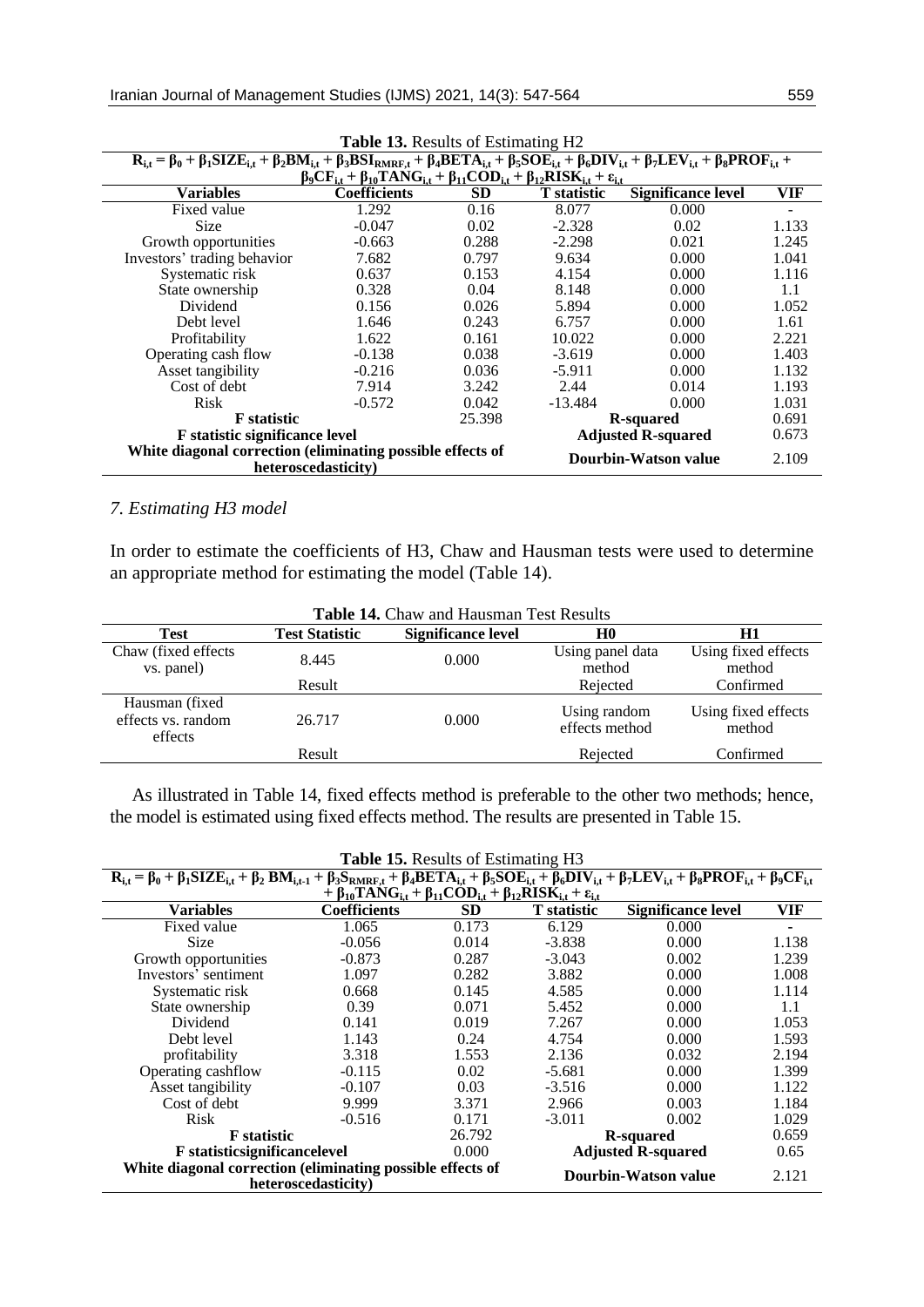According to the results of Table 15, since t statistic of investors' sentiment variable is greater than  $+ 1.965$  and its significance level is less than 0.05, a significant and direct relationship is established between investors' sentiment and stock returns. Thus, the fifth hypothesis of the study – which states using Fama-Macbeth approach, investors' sentiment has a direct and significant impact on the firm stock returns – is confirmed.

## **Conclusion**

In order to test the first hypothesis of the study – which suggests using Fama-Macbeth approach, accounting information risk has a direct and significant impact on the firm stock returns – a model consisting of a dependent variable of stock returns and an independent variable of accounting information risk was used. The results showed that using Fama-Macbeth approach, accounting information risk has a direct and significant impact on the firm stock returns. In this regard, it is worth noting that, according to Fama and Laffer, information has three major benefits, namely reducing risk, improving the firm operating decisions, and making abnormal earnings in trading securities through gaining access to new confidential information. It is worth mentioning that in the past, financial reporting was solely taken into account in terms of regulatory purposes, but since the 1960s, attention was shifted to providing users with the information they need to make economic decisions (Higson, 2003). Therefore, the information hypothesis is an alternative or a complement to the supervision hypothesis. One reason for demanding audited financial statements is to provide useful information for investors' decision-making. According to the financial literature on investment models, the value of a firm is determined by calculating the net present value of future cash flows. Research evidence also suggests that there is a high correlation between future cash flows and accounting information reflected in financial statements (Fama & French, 1993). Given the aforementioned points, it is argued that investors' sentiment, investors' trading behavior, and accounting information risk play a significant role in defining stock returns and asset pricing. This result is in accordance with the results of Jorgensen and Li Jing (2012),Choi and Lee (2017), and Hejazi et al.(2015), but it is in contrast with the results of Khajavii and Fa'al Qayyum (2016).

In order to test the second hypothesis of the study – which states using Fama-Macbeth approach, investors' trading behavior has a direct and significant impact on the firm stock returns – a model consisting of a dependent variable of stock returns and an independent variable of investors' trading behavior was used. The results showed that using Fama-Macbeth approach, investors' trading behavior has a direct and significant effect on the firm stock returns. In this respect, it is worth noting that Schiller (2014)emphasized that in the light of real human behavior, researchers need to take into account real human actions and thoughts. Standard decision theory holds the view that individuals act rationally and logically. Behavioral finance replaces the Behavioral Portfolio Theory with the Mean-Variance Portfolio Theory and proposes a Behavioral Asset Pricing Model (BAPC) for Capital Asset Pricing Model (CAPM), and suggests other models that determine expected returns by risks. Behavioral finance also identifies rational markets in efficient market disputes, and tests the reason for which many investors believe it is easy to hit the market. Moreover, while it adheres to standard finance, behavioral finance extends the financial domain beyond the assetpricing portfolio and market efficiency. Behavioral finance is based on psychology, and it suggests that the human decision-making process derives from several cognitive illusions. Studies of psychology researchers show that for a variety of reasons, the cognitive process is not properly performed. As a result, series of cognitive biases that are the source of false cognition are examined. Due to psychological foundations, human beings are exposed to these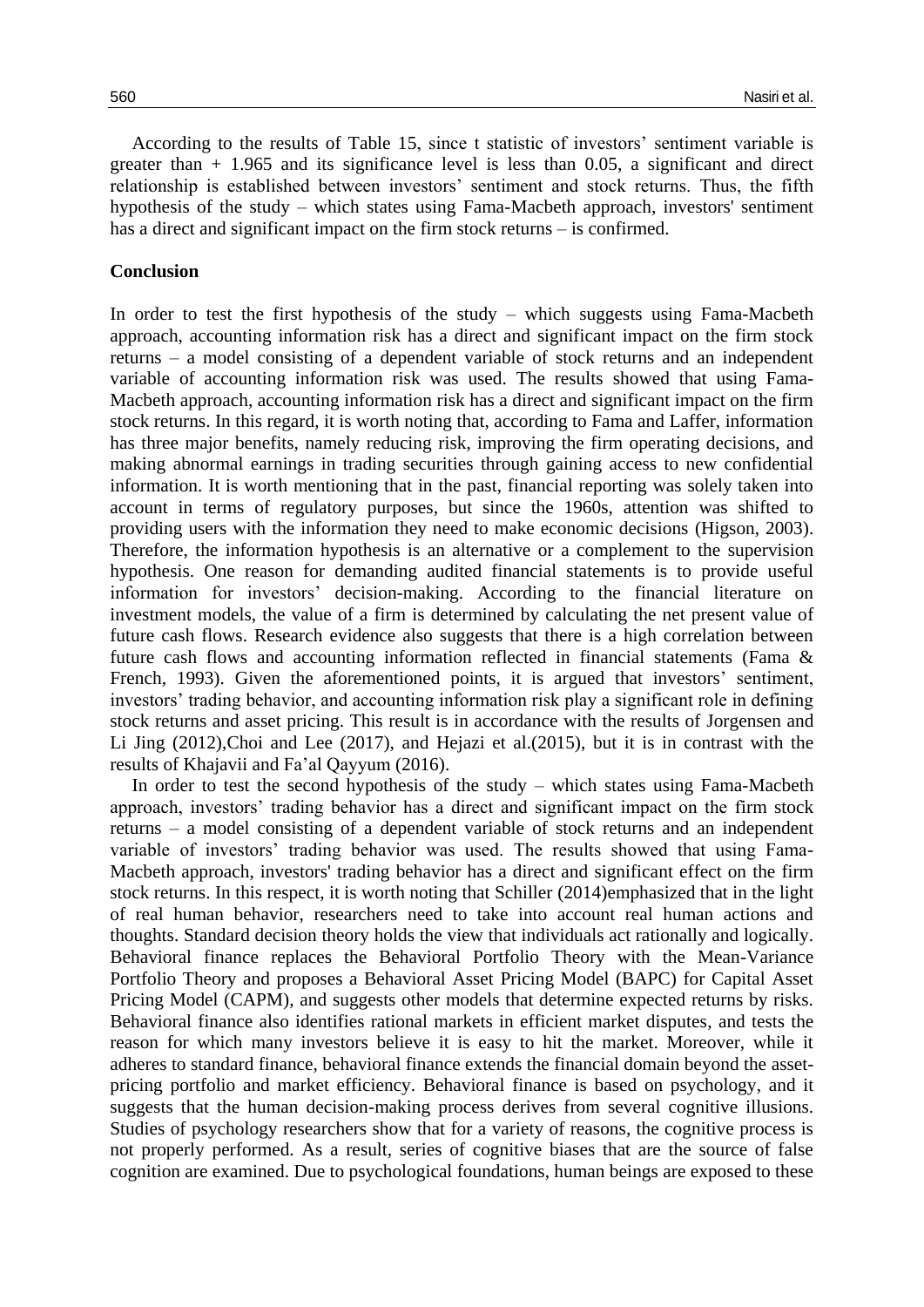biases that affect their reactions to the phenomena and decisions that must be made. Of course, these biases can manifest more or less in different conditions. However, when it comes to "false cognition," it is argued that if someone felt out of things, he/she would have different cognitions and judgments, and now that he/she has been subjected to certain circumstances and biases, his/her cognitions and judgments have been impressed. Cognitive biases mainly occur in the absence of information and in uncertainty (Saeedi & Farhanian, 2015). Yet, a large body of financial literature shows that excess returns cannot be explained easily by fundamental variables, and numerous studies have also concluded that stock returns and a firm's assets value are influenced by investors' sentiment. Previous studies have also argued that stock returns are influenced by the trading behavior of retail or institutional investors. The notable point in these studies is that retail investors can direct the market (Yang & Zhou, 2015). This result is in accordance with the results of Kumar and Lee (2006), Li et al.(2018), Paraboni et al.(2018), and Seif Elahi et al.(2015), butin contrast with the results of Derakhshandeh and Ali Ahmadi (2017).

To test the third hypothesis of the study – which suggests using Fama-Macbeth approach, investors' sentiments have a direct and significant impact on the firm stock returns – a model comprised of a dependent variable of stock returns and an independent variable of investors' sentiment was employed. The results showed that using Fama-Macbeth approach, investors' sentiments have a direct and significant impact on the firm stock returns. In this regard, it should be noted that understanding how investors' sentiment influences stock prices in financial markets is one of the most important issues in financing. However, a large body of the financial literature has shown that excess stock returns cannot be easily explained by fundamental variables, and numerous studies have also found that a firm's stock returns are influenced by investors' sentiment. In addition, some recent studies have used the investors' sentiment index to examine the role of investors' sentiment in explaining the stock returns of firms listed in the US Stock Exchange. Previous studies have also argued that stock returns are influenced by retail investors or institutional investors' sentiment, and many recent studies have used trading data to classify sellers and buyers transactions and determine a pattern for investors' sentiment. The remarkable point in these studies is that retail investors can direct the market. This result is consistent with the results of Conrad et al.(2016),Li et al. (2018), Luo (2014), Kardan et al.(2017), and Yang and Zhou (2015), butit is in contrast with the results of Derakhshandeh and Ali Ahmadi (2017).

#### **Recommendations**

Given the results of testing the first hypothesis – which suggests using Fama-Macbeth approach, accounting information risk has a direct and significant impact on the firm stock returns – it is suggested to investors in Tehran Stock Exchange and market analysts to consider that an increase in the risk level of firms' financial and accounting information can bring higher returns on investments. Researchers believe that taking risks in investments with a higher risk level is greater. The principle that higher returns are possible only by taking higher risks reflects the fact that one cannot take risks and gain returns, and on the other hand, if the investment takes a higher risk, one should naturally expect higher returns.

According to the second hypothesis of the study, investors in Tehran Stock Exchange and market analysts are suggested to take into account that investors' trading behavior - including informed and uninformed trading- can affect the value of a firm's assets and returns. Thus, investors in the capital market can assess and predict stock returns of firms in the capital market by following the investing behavior of other investors and the market totality.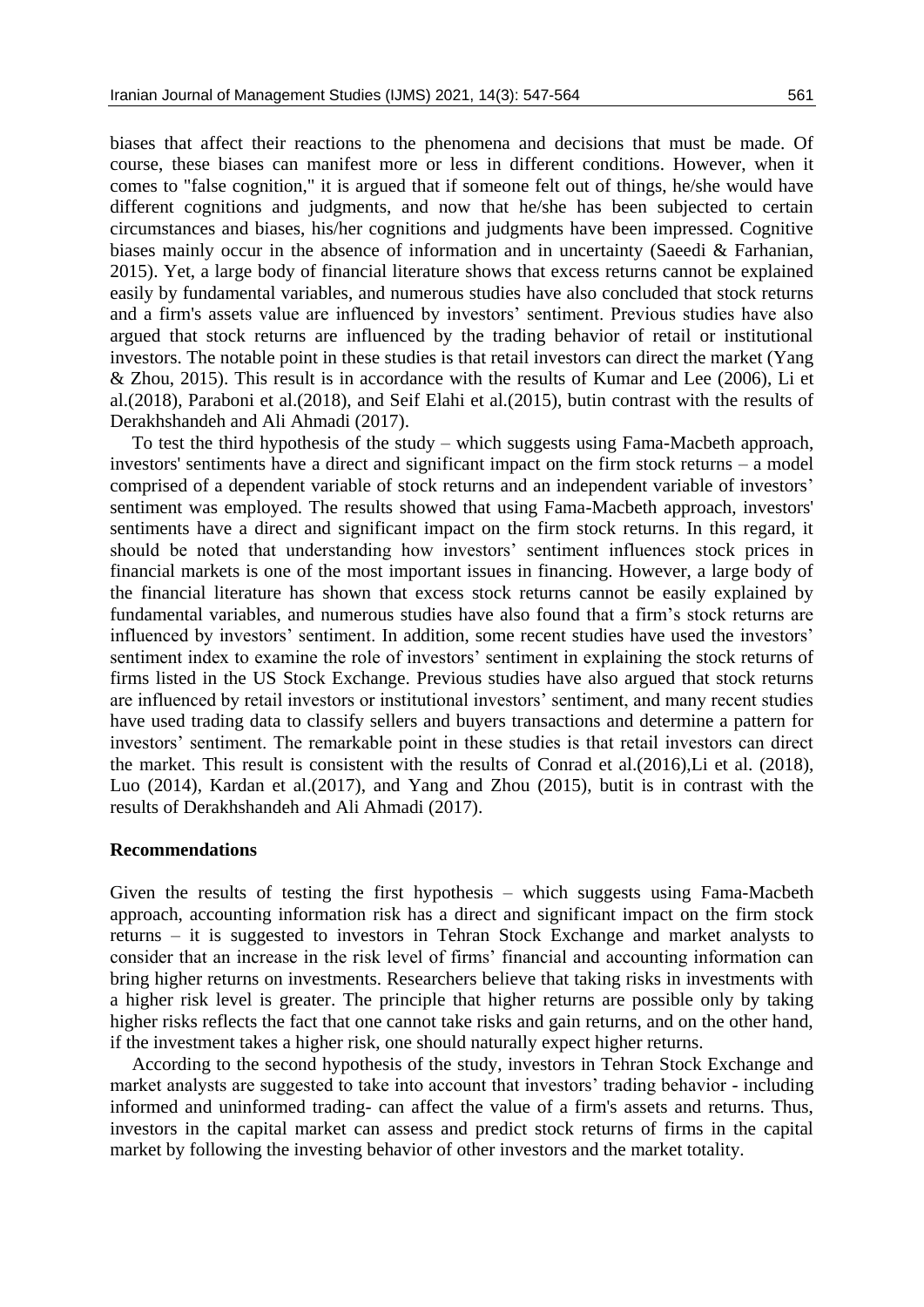Given the results of testing the third hypothesis, it is suggested to investors in the capital market to consider the fact that if investors' sentiment to trade a particular firm's stock increases, the stock returns of that firm will increase, too. This is also useful for capital market analysts so that they can maximize returns.

It is worth mentioning that in this study, the listed manufacturing firms in Tehran Stock Exchange were used as the research population. Therefore, it is suggested that in the future studies, banks and financial institutions listed in Tehran Stock Exchange as well as the listed firms in Over the Counter (OTC) might be used as the research population. Besides, one of the independent variables of this study was the firm's accounting information risk, and Ditcho and Ditcho accruals quality model adjusted by Francis et al. (2005) was utilized to measure it. Therefore, researchers and students are suggested to use other criteria such as the model of Jones accruals model, modified Jones, etc. in future studies and compare the results.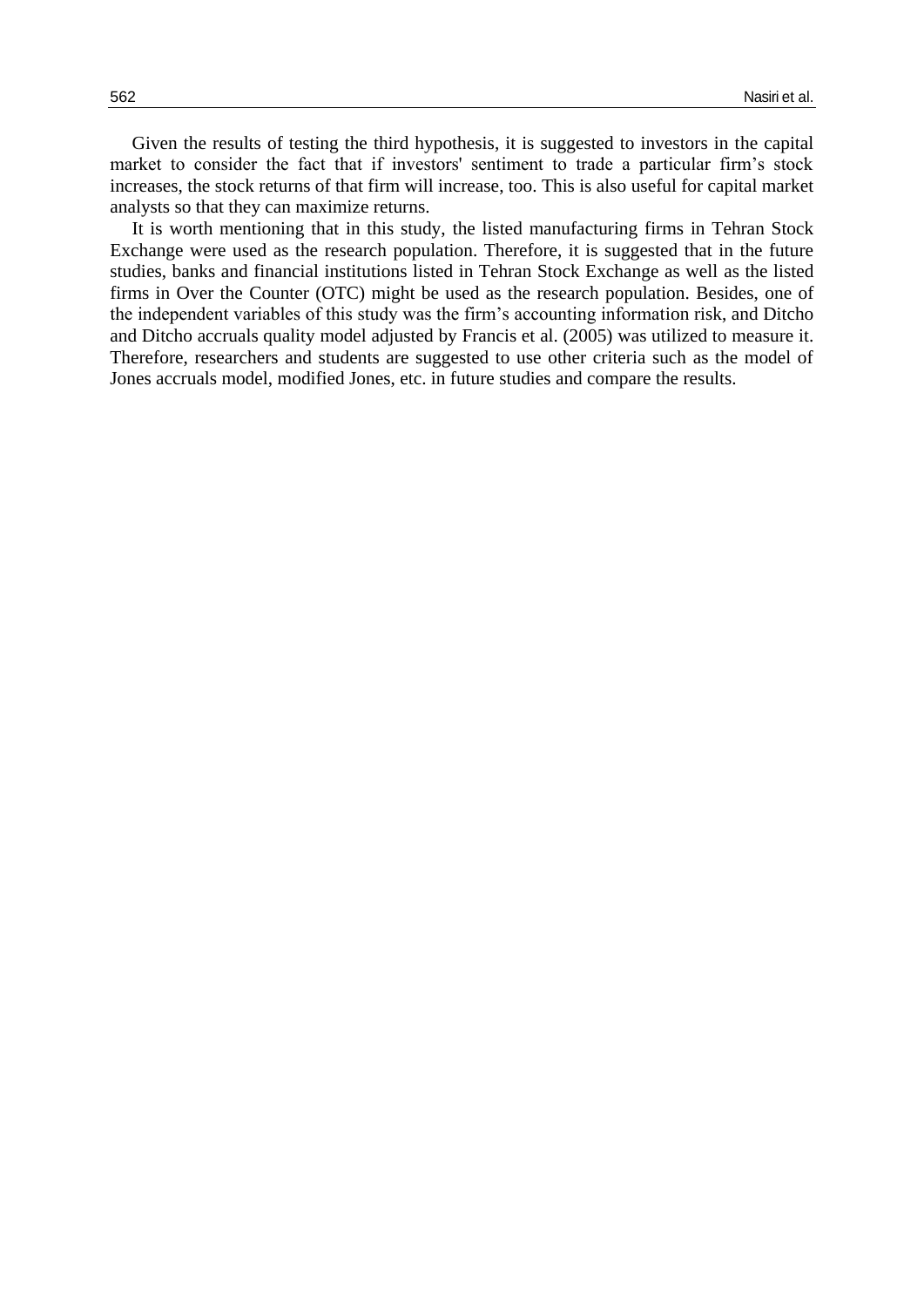#### **References**

- Adusei, M. (2014). The Inflation-Stock market returns Nexus: Evidence from the Ghana Stock Exchange. *Journal of Economics and International Finance, 6*(2), 38-46.
- Azar, A., & Momeni, M. (2005). Statistics and its application in management. Tehran: Samat.
- Antypas, A., Caporale, G., Kourogenis, N., & Pittis, N. (2020). Estimation of conditional asset pricing models with integrated variables in the beta specification. *Research in International Business and Finance, 52*, 101-148.
- Bozorg Asl, M., & Razavi, S. M. (2008). The relationship between stock returns of listed firms in Tehran Stock Exchange and some macroeconomic variables. *Experimental Studies of Financial Accounting, 27*, 97-118.
- Chauhan, Y., Ahmad, N., Aggarwal, V., & Chandrad, A. (2019). Herd behavior and asset pricing in the Indian Stock Market. *IIMB Management Review,…*32(2),143-152doi: https://doi.org/10.1016/j.iimb.2019.10.008.
- Chen, Z., Lin, W. T., Ma, C., & Tsai, S. (2014). Liquidity provisions by individual investor trading prior to dividend announcements: Evidence from Taiwan. *The North American Journal of Economics and Finance, 28*, 358–374.
- Choi, Y., & Lee, S. S. (2017). Realized skewness and future stock returns:The role of information.*Economics, 7*(3), 359-378.
- Conrad, J., Robert, F. D., & Eric, G. (2016). Ex ante skewness and expected stock returns*. Journal of Finance, 68*(1), 85-124.
- De Long, J., Shleifer, A., Summers, L., & Waldmann, R. (1990). Noise trader risk in financial markets. *Journal of Political Economy, 98*(4), 703-738.
- Derakhshandeh, S. H., & Ali Ahmadi, S. (2017). Assessing the role of investors' beliefs on price orientation and trading volume in the capital market. *Financial Knowledge of Securities Analysis, 10*(33), 51-63.
- Easley, D., & O'hara, M. (2004). Informationandthe cost of capital. *The Journal of Finance, 59,* 1553- 1583.
- Fama, E. F., & French, K. R. (1993). Common risk factors in the returns on stocks and bonds. *Journal of Financial Economics, 33*(1), 3–56.
- Fong, W. M., & Toh, B. (2014). Investor sentiment and the MAX effect. *Journal of Banking & Finance, 46*, 190–201.
- Hejazi, R., Mir Hossein, M., & DaneshvarFarhad, M. (2015). The impact of market, liquidity, and momentum on major stock price changes. *Financial Accounting and Auditing Research, 7*(26), 1-19.
- Higson, A. (2003). *Corporate financial reporting-theory & practice*. Sage Publications Ltd.
- Hughes, J. S., & Liu, J. (2007). Information asymmetry, diversification, and cost of capital. *TheAccounting Review,82(3)*, 705–729.
- Jorgensen, B., & Li Jing, S. G. (2012). Earnings dispersion and aggregate stock returns.*Journal of Accounting and Economics*,53(1-2), 53-69.
- Kardan, B., Vadi'ee, M. H., & ZolfagharArani, M. (2017). The role of investors' behaviors (sentiments and emotions) in firms valuation. *Accounting Knowledge, 8*(4), 7-35.
- Khajavii, S., & Fa'al Qayyum, A. (2016). The role of information dissemination on the relationship between skewness and future stock returns. *Financial Research, 18*(1), 129-148.
- Kumar, A., & Lee, C. (2006). Retail investor sentiment and return comovements. *Journal of Finance, 61*(5), 2451-2486.
- Lambert, R., Leuz, C., & Verrecchia, R. (2012). Information asymmetry, information precision, and the cost of capital. *Review of Finance, 16*, 1-29.
- Li, H., Guo, Y., & Park, S. (2018). Asymmetric relationship between investors' sentiment and stock returns: Evidence from a quantilenon-causality test. *International Reviw of Finance, 17*(4),617-626, https://doi.org/10.1111/irfi.12120.
- Lin, S. (2014). *A Test of the role of behavioral factors for asset pricing*. University Of California.
- Luo, M., Jiang, D., & Cai, J. (2014). Investor sentiment, product features, and advertising investment sensitivities. *Asia-Pacific Journal of Financial Studies, 43*(6), 798-837.